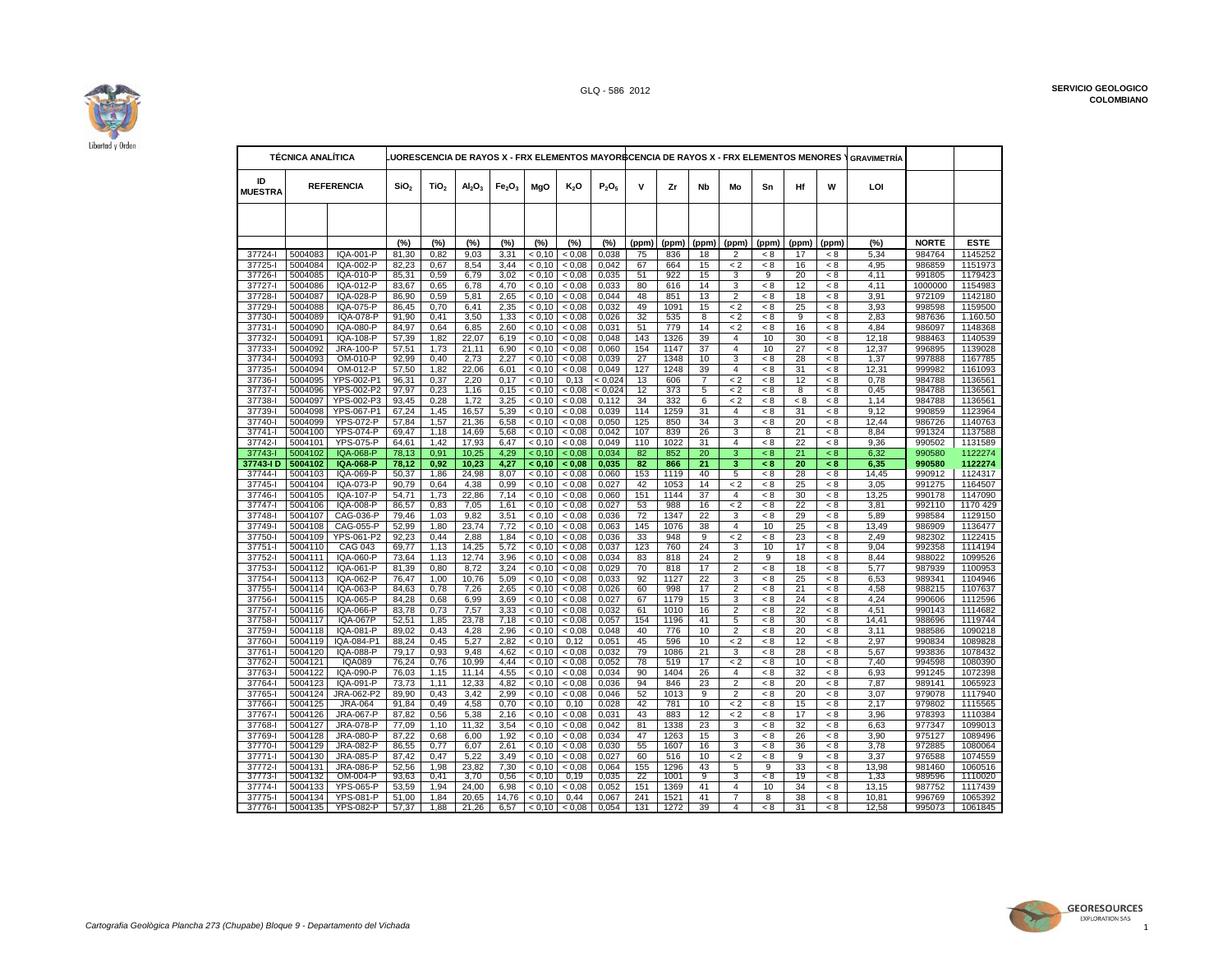

|                                    | <b>TÉCNICA ANALÍTICA</b> |                                 |                  |                  |                                |                                |                  | LUORESCENCIA DE RAYOS X - FRX ELEMENTOS MAYORBCENCIA DE RAYOS X - FRX ELEMENTOS MENORES |                               |            |              |                |                           |                |          |            | <b>GRAVIMETRÍA</b> |                  |                    |
|------------------------------------|--------------------------|---------------------------------|------------------|------------------|--------------------------------|--------------------------------|------------------|-----------------------------------------------------------------------------------------|-------------------------------|------------|--------------|----------------|---------------------------|----------------|----------|------------|--------------------|------------------|--------------------|
| ID<br><b>MUESTRA</b>               |                          | <b>REFERENCIA</b>               | SiO <sub>2</sub> | TiO <sub>2</sub> | Al <sub>2</sub> O <sub>3</sub> | Fe <sub>2</sub> O <sub>3</sub> | MgO              | K2O                                                                                     | P <sub>2</sub> O <sub>5</sub> | v          | Zr           | <b>Nb</b>      | Mo                        | Sn             | Hf       | W          | LOI                |                  |                    |
|                                    |                          |                                 |                  |                  |                                |                                |                  |                                                                                         |                               |            |              |                |                           |                |          |            |                    |                  |                    |
|                                    |                          |                                 | (%)              | (%)              | (%)                            | (%)                            | (%)              | (%)                                                                                     | (%)                           | (ppm)      | (ppm)        | (ppm)          | (ppm)                     | (ppm)          | (ppm)    | (ppm)      | (%)                | <b>NORTE</b>     | <b>ESTE</b>        |
| 37777-l                            | 5004136                  | OM-013-P                        | 89.23            | 0.51             | 4.89                           | 2.20                           | < 0.10           | < 0.08                                                                                  | 0.031                         | 43         | 773          | 11             | < 2                       | < 8            | 17       | < 8        | 3.09               | 956933           | 1001645            |
| 37778-l                            | 5004137                  | OM-014-P                        | 68,94            | 1,19             | 15,38                          | 4,83                           | < 0.10           | < 0,08                                                                                  | 0,056                         | 101        | 677          | 25             | 3                         | < 8            | 16       | < 8        | 9.41               | 955474           | 1000188            |
| 37779-l<br>37780-l                 | 5004138<br>5004139       | OM-015-P<br>OM-016-P            | 90,77<br>87,21   | 0,37<br>0,49     | 4,32<br>6,00                   | 1,40<br>2,62                   | < 0,10<br>< 0.10 | < 0,08<br>< 0,08                                                                        | 0,026<br>0,030                | 36<br>62   | 465<br>518   | 9<br>11        | $\lt 2$<br>$\lt 2$        | < 8<br>8       | 10<br>8  | - 8<br>< 8 | 3,03<br>3,62       | 953837<br>951889 | 1001460<br>1004948 |
| 37781-l                            | 5004140                  | OM-017-P                        | 89,58            | 0,42             | 4,78                           | 2,17                           | < 0.10           | < 0.08                                                                                  | 0,027                         | 48         | 408          | 8              | < 2                       | < 8            | 8        | < 8        | 3,05               | 951859           | 1007042            |
| 37782-l                            | 5004141                  | OM-018-P                        | 81,43            | 0,88             | 9,33                           | 2,92                           | < 0.10           | < 0.08                                                                                  | 0,032                         | 67         | 972          | 18             | $\overline{2}$            | 8              | 23       | < 8        | 5,23               | 951666           | 1009018            |
| 37783-l                            | 5004142                  | OM-019-P                        | 90,94            | 0,33             | 4,37                           | 1.66                           | < 0.10           | < 0,08                                                                                  | 0,028                         | 41         | 228          | $\overline{7}$ | $\lt 2$                   | < 8            | $\leq 8$ | < 8        | 2,68               | 951642           | 1010943            |
| 37784-I<br>37785-l                 | 5004143<br>5004144       | OM-020-P<br>OM-021-P            | 90,85<br>90,96   | 0,63<br>0,56     | 4,24<br>3,86                   | 1.41<br>1,83                   | < 0,10<br>< 0.10 | < 0.08<br>< 0.08                                                                        | 0,033<br>0,032                | 36<br>44   | 1045<br>1093 | 12<br>11       | $\lt 2$<br>$\overline{2}$ | < 8<br>< 8     | 24<br>23 | < 8<br>< 8 | 2,67<br>2,64       | 949424<br>948726 | 1009986<br>1011849 |
| 37786-l                            | 5004145                  | OM-023-P                        | 77,41            | 0,85             | 8,95                           | 7,49                           | < 0.10           | 0, 11                                                                                   | 0,037                         | 129        | 925          | 17             | $\overline{2}$            | < 8            | 20       | < 8        | 4,94               | 949361           | 1013947            |
| 37787-l                            | 5004146                  | OM-024-P                        | 81.34            | 0.93             | 9.12                           | 2,83                           | < 0.10           | < 0.08                                                                                  | 0.034                         | 72         | 704          | 18             | < 2                       | < 8            | 17       | < 8        | 5.54               | 948908           | 1016048            |
| 37788-l                            | 5004147                  | OM-025-P                        | 82,31            | 0,85             | 8,53                           | 3,10                           | < 0,10           | < 0,08                                                                                  | 0,036                         | 68         | 730          | 16             | $\rm < 2$                 | < 8            | 14       | < 8        | 4,94               | 947816           | 1018180            |
| 37789-l<br>37790-l                 | 5004148<br>5004149       | OM-028-P<br>OM-029-P            | 87,28<br>83,44   | 0,72<br>0,89     | 5,96<br>8,13                   | 2,01<br>2,70                   | < 0,10<br>< 0,10 | < 0,08<br>0, 13                                                                         | 0,028<br>0,030                | 48<br>67   | 860<br>918   | 14<br>17       | $\overline{2}$<br>$\,< 2$ | < 8<br>< 8     | 19<br>18 | < 8<br>< 8 | 3,85<br>4,51       | 947620<br>947245 | 1020402<br>1028613 |
| 37791-l                            | 5004150                  | OM-030-P                        | 77,75            | 0,87             | 10,09                          | 4,78                           | 0,13             | 0,39                                                                                    | 0,045                         | 104        | 502          | 16             | $\lt 2$                   | 9              | 11       | < 8        | 5,85               | 947594           | 1029945            |
| 37792-l                            | 5004151                  | OM-031-P                        | 91,89            | 0,38             | 3,66                           | 1,54                           | < 0.10           | < 0.08                                                                                  | 0,029                         | 43         | 504          | 8              | $\lt 2$                   | < 8            | 9        | < 8        | 2.47               | 949753           | 1004690            |
| 37793-1                            | 5004152                  | OM-033-P                        | 93,92            | 0,43             | 2,95                           | 0,70                           | < 0.10           | 0.08                                                                                    | 0,025                         | 28         | 791          | 9              | $\lt 2$                   | < 8            | 16       | < 8        | 1,90               | 945563           | 1005706            |
| 37794-l<br>37794-I D               | 5004153<br>5004153       | OM-034-P<br>OM-034-P            | 86,06<br>85,99   | 0,68<br>0,65     | 6,60<br>6,62                   | 2,37<br>2,41                   | < 0.10<br>< 0.10 | 0.09<br>0,09                                                                            | 0,034<br>0,034                | 57<br>57   | 879<br>893   | 14<br>14       | $\leq$ 2<br>$\leq$ 2      | < 8<br>10      | 19<br>19 | < 8<br>< 8 | 4,00<br>4,03       | 943588<br>943588 | 1006716<br>1006716 |
| 37795-I                            | 5004154                  | OM-035-P                        | 86,05            | 0,71             | 6,64                           | 2,38                           | < 0.10           | < 0.08                                                                                  | 0,033                         | 54         | 994          | 15             | 2                         | - 8            | 23       | < 8        | 3,96               | 942720           | 1008570            |
| 37796-l                            | 5004155                  | OM-039-P                        | 87.17            | 0.91             | 6,32                           | 2.14                           | < 0.10           | < 0.08                                                                                  | 0.032                         | 61         | 1121         | 17             | $\overline{2}$            | < 8            | 23       | < 8        | 3.20               | 939539           | 1010655            |
| 37797-l                            | 5004156                  | OM-040-P                        | 78,07            | 0,96             | 10,76                          | 3,80                           | 0,14             | 0,43                                                                                    | 0,040                         | 101        | 544          | 18             | $\lt 2$                   | < 8            | 14       | < 8        | 5,70               | 941114           | 1012578            |
| 37798-l<br>37799-l                 | 5004157<br>5004158       | OM-041-P<br>IQA-092-P           | 76,07            | 1,05             | 11,83                          | 5,42                           | 0,13<br>< 0.10   | 0,51                                                                                    | 0,043                         | 113<br>129 | 591<br>1041  | 19<br>40       | $\lt 2$                   | < 8            | 12       | < 8        | 4,83               | 942450<br>989226 | 1011347            |
| 37800-l                            | 5004159                  | IQA-093-P                       | 55,16<br>55,74   | 1,86<br>1,95     | 22,62<br>22,62                 | 6,36<br>6,90                   | < 0.10           | < 0,08<br>< 0.08                                                                        | 0,053<br>0,057                | 146        | 1363         | 42             | 4<br>4                    | < 8<br>< 8     | 25<br>34 | < 8<br>< 8 | 13,71<br>12,41     | 989536           | 1058956<br>1052631 |
| 37801-l                            | 5004160                  | IQA-095-P                       | 60,11            | 1,84             | 20,77                          | 6,74                           | < 0.10           | 0,09                                                                                    | 0,054                         | 139        | 1356         | 40             | 5                         | 10             | 32       | < 8        | 10.11              | 991376           | 1019827            |
| 37802-l                            | 5004161                  | IQA-096-P                       | 66,79            | 1,45             | 16,06                          | 5,58                           | < 0,10           | < 0,08                                                                                  | 0,048                         | 107        | 1092         | 31             | 4                         | $\overline{9}$ | 24       | $< 8\,$    | 9,79               | 991767           | 1002127            |
| 37803-l                            | 5004162                  | IQA-099-P                       | 91,03            | 0,67             | 3,42                           | 2,10                           | < 0.10           | < 0.08                                                                                  | 0,030                         | 37         | 1881         | 15             | $\overline{\mathbf{4}}$   | < 8            | 39       | - 8        | 2,48               | 986693           | 1015883            |
| 37804-l<br>37805-l                 | 5004163<br>5004164       | IQA-101-P<br>IQA-102-P          | 71,53<br>63,96   | 1,39<br>1,59     | 13,34<br>16,99                 | 5,14<br>5,35                   | < 0.10<br>< 0.10 | < 0.08<br>< 0.08                                                                        | 0,042<br>0.049                | 96<br>105  | 1186<br>1132 | 30<br>33       | 3<br>3                    | 8<br>< 8       | 30<br>22 | < 8<br>< 8 | 8,30<br>11.67      | 994579<br>995988 | 1012732<br>1009515 |
| 37806-l                            | 5004165                  | IQA-104-P                       | 86,68            | 0,72             | 6,09                           | 2,08                           | < 0,10           | 0,09                                                                                    | 0,034                         | 52         | 1014         | 15             | $\leq$ 2                  | < 8            | 21       | $< 8\,$    | 4,14               | 996680           | 1020166            |
| 37807-l                            | 5004166                  | <b>JRA-048-P</b>                | 70,85            | 1,34             | 14,71                          | 5,14                           | < 0,10           | 0,27                                                                                    | 0,050                         | 104        | 1103         | 29             | 3                         | < 8            | 26       | < 8        | 7,39               | 973130           | 1033490            |
| 37808-l                            | 5004167                  | JRA-087-P                       | 71,82            | 1,11             | 13,24                          | 5,70                           | < 0,10           | < 0,08                                                                                  | 0,042                         | 115        | 913          | 24             | $\overline{4}$            | < 8            | 20       | < 8        | 7,97               | 986353           | 1054908            |
| 37809-l<br>37810-l                 | 5004168<br>5004169       | JRA-088-P<br>YPS-043-P1         | 77,49<br>91,02   | 1,48<br>0,53     | 12,59<br>4,27                  | 1,17<br>1,07                   | < 0.10<br>< 0.10 | < 0,08<br>< 0.08                                                                        | 0,031<br>0,025                | 49<br>34   | 985<br>890   | 31<br>11       | $\lt 2$<br>$\leq$ 2       | < 8<br>< 8     | 21<br>17 | < 8<br>< 8 | 7,07<br>3,01       | 987823<br>965847 | 1048951<br>1053973 |
| 37811-I                            | 5004170                  | <b>YPS-083-P</b>                | 55,59            | 1,94             | 23,10                          | 6,16                           | < 0.10           | < 0.08                                                                                  | 0.051                         | 133        | 1190         | 42             | 4                         | 9              | 29       | < 8        | 12.84              | 994047           | 1056728            |
| 37812-l                            | 5004171                  | <b>YPS-084-P</b>                | 77,19            | 1,12             | 10,38                          | 3,63                           | < 0,10           | 0,09                                                                                    | 0,043                         | 71         | 1389         | 25             | 3                         | < 8            | 31       | $< 8$      | 7,33               | 995775           | 1054113            |
| 37813-l                            | 5004172                  | <b>YPS-087-P</b>                | 61,53            | 1,65             | 18,91                          | 5,77                           | < 0.10           | < 0.08                                                                                  | 0,053                         | 122        | 1202         | 37             | 4                         | 9              | 28       | - 8        | 11,78              | 991083           | 1055788            |
| 37814-I<br>37815-l                 | 5004173<br>5004174       | <b>YPS-088-P</b><br>YPS-095-P1  | 23,43<br>76.05   | 0,50<br>0.92     | 11,18<br>10.78                 | 55,82<br>5.03                  | < 0.10<br>0.10   | 0,43<br>0.50                                                                            | 0,201<br>0.072                | 271<br>84  | 287<br>782   | 12<br>20       | 6<br>$\lt 2$              | < 8<br>< 8     | 9<br>17  | < 8<br>< 8 | 8,23<br>6.36       | 999300<br>994225 | 1050769<br>1038112 |
| 37816-l                            | 5004175                  | <b>YPS-096-P</b>                | 88,44            | 0,51             | 5,10                           | 1,95                           | < 0,10           | < 0,08                                                                                  | 0,033                         | 46         | 595          | 10             | $\leq 2$                  | < 8            | 13       | < 8        | 3,91               | 992042           | 1037655            |
| 37817-l                            | 5004176                  | <b>HDM-051-P</b>                | 85,21            | 0,63             | 6,11                           | 2,52                           | < 0,10           | 0,12                                                                                    | 0,036                         | 53         | 750          | 12             | $\lt 2$                   | < 8            | 14       | < 8        | 5,23               | 962462           | 1025936            |
| 37818-I                            | 5004177                  | <b>HDM-055-P</b>                | 61,75            | 1,57             | 19,40                          | 6,33                           | < 0,10           | < 0.08                                                                                  | 0,050                         | 127        | 1059         | 33             | 4                         | 9              | 27       | < 8        | 10,63              | 969773           | 1015418            |
| 37819-l<br>37820-l                 | 5004178<br>5004179       | EG-115<br>JRA-011-P             | 78,96<br>89,12   | 1,02<br>0,35     | 10,99<br>1,17                  | 3,62<br>7.47                   | < 0.10<br>< 0.10 | 0, 19<br>< 0.08                                                                         | 0,034<br>0,228                | 95<br>14   | 615<br>552   | 18<br>6        | $\lt 2$<br>$\lt 2$        | < 8<br>< 8     | 14<br>12 | < 8<br>< 8 | 5,00<br>1,55       | 935797<br>941760 | 1077319<br>1112968 |
| 37821-l                            | 5004180                  | YPS-022-P1                      | 87,01            | 0,68             | 5,86                           | 1,41                           | < 0,10           | 0.08                                                                                    | 0,035                         | 44         | 928          | 13             | $\lt 2$                   | < 8            | 21       | $\leq 8$   | 4,87               | 954111           | 1083788            |
| 37822-I                            | 5004181                  | <b>YPS-024-P2</b>               | 83,06            | 0,86             | 9,09                           | 2,61                           | < 0,10           | 0,14                                                                                    | 0,035                         | 66         | 587          | 17             | $\overline{2}$            | < 8            | 14       | < 8        | 4,06               | 952706           | 1083308            |
| 37823-l                            | 5004182                  | YPS-024-P3                      | 84,09            | 0,88             | 8,37                           | 2,90                           | < 0.10           | 0, 18                                                                                   | 0,033                         | 72         | 730          | 17             | $\lt 2$                   | < 8            | 16       | < 8        | 3,38               | 952706           | 1083308            |
| 37824-I<br>37825-l                 | 5004183<br>5004184       | <b>YPS-024-P5</b><br>HDM-033-P3 | 82,72<br>65,68   | 0,95<br>1,45     | 9,81<br>17,22                  | 2,19<br>7,12                   | < 0.10<br>0,22   | 0,37<br>0.99                                                                            | 0,033<br>0,050                | 79<br>128  | 576<br>990   | 18<br>28       | < 2<br>$\lt 2$            | 8<br>8         | 14<br>23 | < 8<br>< 8 | 3.74<br>7,07       | 952706<br>942019 | 1083308<br>1067981 |
| 37825-I D                          | 5004184                  | HDM-033-P3                      | 65,73            | 1,44             | 17,23                          | 7,06                           | 0,21             | 0,98                                                                                    | 0,051                         | 128        | 934          | 33             | $\leq$ 2                  | 8              | 24       | < 8        | 7,08               | 942019           | 1067981            |
| 37826-l                            | 5004185                  | HDM-032-P2                      | 67,27            | 1,61             | 19,23                          | 3,25                           | 0,32             | 1,63                                                                                    | 0,047                         | 142        | 1066         | 31             | $\overline{3}$            | < 8            | 25       | < 8        | 6,41               | 947656           | 1074361            |
| 37827-l                            | 5004186                  | HDM-015-P                       | 89,07            | 0,66             | 4,68                           | 2,34                           | < 0,10           | < 0.08                                                                                  | 0,033                         | 70         | 2344         | 13             | 5                         | < 8            | 48       | < 8        | 2,75               | 953902           | 1078625            |
| 37828-I<br>Resultados en base seca | 5004187                  | HDM-033-P1                      | 89,62<br>**      | 0,56             | 5,32                           | 1,92                           | < 0.10           | 0,37                                                                                    | 0,035                         | 44         | 679          | 12             | $\leq$ 2                  | < 8            | 13       | < 8        | 2,05               | 942019           | 1067981            |
| OI: Pérdidas por calcinación       |                          |                                 |                  |                  | Reportados por ICP-MS          |                                |                  |                                                                                         |                               |            |              |                |                           |                |          |            |                    |                  |                    |
|                                    |                          |                                 |                  |                  |                                |                                |                  |                                                                                         | LÍMITES DE CUANTIFICACIÓN     |            |              |                |                           |                |          |            |                    |                  |                    |
|                                    |                          |                                 | SiO <sub>2</sub> | TiO.             | AI <sub>2</sub> O <sub>2</sub> | Fe <sub>2</sub> O <sub>3</sub> | MgO              | K <sub>2</sub> O                                                                        | P <sub>2</sub> O <sub>r</sub> |            | Zr           | Nb             | Mo                        | Sn             | Hf       | W          | LOI                |                  |                    |
|                                    |                          |                                 | (%)              | (%)              | (%)                            | (%)                            | (%)              | (%)                                                                                     | (%)                           | (ppm)      | (ppm)        | (ppm)          | (ppm)                     | (ppm)          | (ppm)    | (ppm)      | (%)                |                  |                    |
|                                    |                          |                                 | 0.36             | 0.04             | 0.18                           | 0.10                           | 0.10             | 0.08                                                                                    | 0.024                         | 9          | 2            | 2              | 2                         | 8              | 8        | 8          | 0,10               |                  |                    |



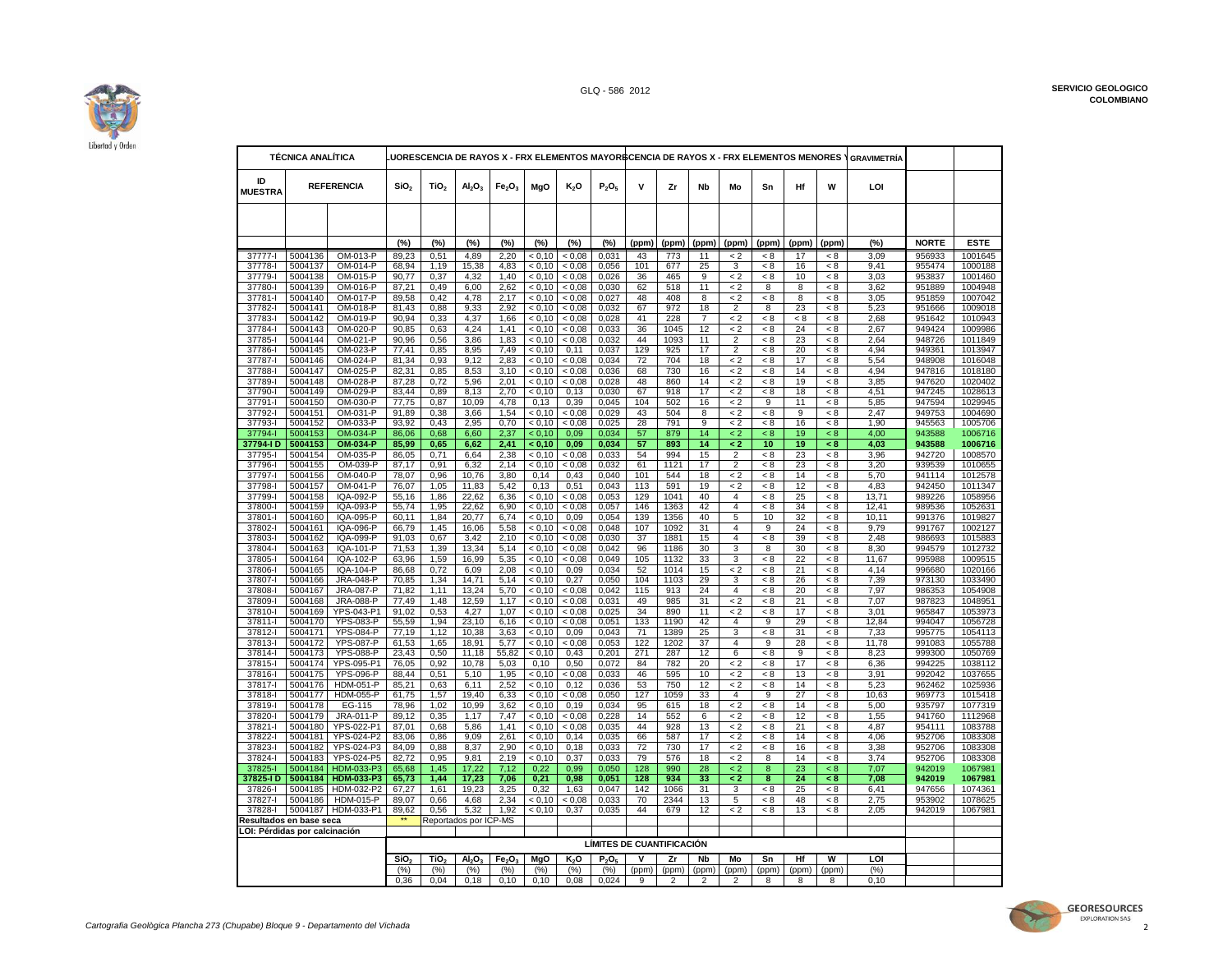┑

┱



 $\Box$ 

| Mn<br>Co<br>Se<br>Rb<br>$_{\rm Cd}$<br>$\mathbf{c}\mathbf{s}$<br>Ba<br>H.<br>Be<br><b>Sc</b><br>Cr<br>Ni<br>Cu<br>Zn<br>Ga<br>Sr<br>Ag<br>La<br>Ce<br>Pr<br>As<br>Y<br>In                                                                                                                                        |                                                                                                                                                                                                         |
|------------------------------------------------------------------------------------------------------------------------------------------------------------------------------------------------------------------------------------------------------------------------------------------------------------------|---------------------------------------------------------------------------------------------------------------------------------------------------------------------------------------------------------|
|                                                                                                                                                                                                                                                                                                                  | Eu<br>Gd<br>Tb<br>Bi<br><b>U</b><br>Nd<br>Sm<br>Ho<br>Er<br>Tm<br>Yb<br>Lu<br>T1<br>Pb<br>Th<br>Dy                                                                                                      |
| <b>NUMERO DE</b><br>ID<br>ppm<br>ppm<br>ppm<br>ppm<br>ppm<br>ppm<br>ppm<br>ppm<br>ppm<br>ppm<br>ppm<br>ppm<br>ppm<br>ppm<br>ppm<br>ppm<br>ppm<br>ppm<br>ppm<br>ppm<br>ppm<br>ppm<br>ppm<br><b>MUESTRA</b><br>CAMPO                                                                                               | ppm<br>ppm<br>ppm<br>ppm<br>ppm<br>ppm<br>ppm<br>ppm<br>ppm<br>ppm<br>ppm<br>ppm<br>ppm<br>ppm<br>ppm<br>ppm                                                                                            |
| $\mu$ g/g<br>$\mu$ g/g<br>$\mu$ g/g<br>$\mu$ g/g<br>$\mu$ g/g<br>$\mu$ g/g<br>$\mu$ g/g<br>$\mu$ g/g<br>$\mu$ g/g<br>$\mu$ g/g<br>$\mu$ g/g<br>$\mu$ g/g<br>µg/g<br>$\mu$ g/g<br>$\mu$ g/g<br>$\mu$ g/g<br>$\mu$ g/g<br>$\mu$ g/g<br>$\mu$ g/g<br>$\mu$ g/g<br>$\mu$ g/g<br>$\mu$ g/g<br>$\mu$ g/g               | $\mu$ g/g<br>$\mu$ g/g<br>$\mu$ g/g<br>$\mu$ g/g<br>$\mu$ g/g<br>$\mu$ g/g<br>$\mu$ g/g<br>$\mu$ g/g<br>$\mu$ g/g<br>$\mu$ g/g<br>$\mu$ g/g<br>$\mu$ g/g<br>$\mu$ g/g<br>$\mu$ g/g<br>$\mu$ g/g<br>µg/g |
| $<$ LC<br>$<$ LC<br>0.045<br>3,1<br>160<br>6,8<br>36454<br>14<br>1,2<br>12<br>52<br>58<br>2,4<br>7,6<br>23<br>35<br>18<br>4.4<br>26<br>59<br>14<br>0.07<br>29<br>64<br>EG-064-S                                                                                                                                  | 0.58<br>0.46<br>1,5<br>0,22<br>0,21<br>2,0<br>24<br>4.1<br>1,0<br>4,6<br>2,4<br>1,6<br>0.20<br>0.27<br>16<br>10                                                                                         |
| 0.15<br>364551<br>0.17<br>0.48<br>0.88<br>$<$ LC<br>$<$ LC<br>0.90<br>4,5<br>1,1<br>9.3<br>18<br>0.70<br>5,4<br>7,9<br>0.63<br>3.5<br>6<br>6,1<br>0.04<br>0.003<br>24<br>$\sim$<br>$\mathbf{R}$<br>EG-088-G                                                                                                      | 2,7<br>0.14<br>0,75<br>0.10<br>0.34<br>0.35<br>0,05<br>0.04<br>0,41<br>0.6<br>0.10<br>0.48<br>0.05<br>0.02<br>1,3<br>2,1                                                                                |
| 364561<br>0.21<br>38<br>0.99<br>9.7<br>$<$ LC<br>5.6<br>7.2<br>$<$ LC<br>0.06<br>0.26<br>37<br>5.5<br>EG-089-G<br>5.8<br>1.4<br>10<br>1.0<br>6.7<br>0.98<br>0.99<br>9<br>0.005<br>11<br>1,3                                                                                                                      | 0.12<br>0.04<br>0.48<br>0.20<br>1.0<br>0.14<br>0.63<br>0.42<br>0.42<br>0.07<br>0.02<br>2.1<br>2,4<br>4.0<br>0.9<br>0.06                                                                                 |
| 5.0<br>2,2<br>$<$ LC<br>36457<br>< 0.1<br>0.75<br>7.1<br>0.16<br>0.30<br>4.0<br>0.27<br>1.1<br>$<$ LC<br>2.3<br>116<br>0.04<br>0.001<br>0.07<br>12<br>6.3<br>1,4<br>EG-124-AP<br>3.0<br>9<br>13                                                                                                                  | 0.93<br>0.07<br>0,27<br>4.0<br>0.8<br>0.15<br>0.10<br>0.39<br>0.25<br>0.03<br>0.23<br>0.04<br>0.01<br>4.6<br>0.03<br>1.9                                                                                |
| 364581<br>37<br>$<$ LC<br>0,26<br>1,4<br>6,1<br>0,20<br>1.7<br>11<br>0,76<br>0,80<br>7,2<br>11<br>1,1<br>1,1<br>$<$ LC<br>5,3<br>159<br>0,05<br>0,006<br>42<br>12<br>EG-142-G<br>8<br>6                                                                                                                          | 0,19<br>1,0<br>0,14<br>0,14<br>0,50<br>0,03<br>0,03<br>0,63<br>4,2<br>0,9<br>0.68<br>0,51<br>0,07<br>0,08<br>2,3<br>2,9                                                                                 |
| 1,7<br>36459<br>750<br>0,95<br>1,1<br>32<br>0,85<br>$<$ LC<br>0,011<br>0,03<br>20<br>1,5<br>0,40<br>La Primavera<br>< 0.5<br>25<br>33<br>15<br>2,1<br>21<br>$<$ LC<br>63<br>0,14<br>$\overline{\mathbf{3}}$<br>$\overline{1}$                                                                                    | 1,4<br>0,8<br>0,84<br>0,17<br>0,16<br>0,43<br>0,39<br>0.05<br>0,01<br>0,01<br>1,9<br>2,3<br>0,20<br>0,89<br>0,06<br>6,3                                                                                 |
| 364601<br>1,5<br>13<br>87<br>34<br>2.7<br>14<br>44<br>6.6<br>$<$ LC<br>59<br>85<br>20<br>$<$ LC<br>0.06<br>0.077<br>5,8<br>263<br>48<br>106<br>12<br>EG-162-S<br>22<br>31<br>25                                                                                                                                  | 0.94<br>2,4<br>3,7<br>41<br>6.7<br>1,6<br>7,6<br>3,8<br>0.75<br>2.7<br>0.35<br>0,36<br>0.65<br>0.47<br>17<br>26                                                                                         |
| 36461<br>0.17<br>10<br>0.44<br>9,0<br>$<$ LC<br>1,8<br>EG-169-G<br>5,6<br>2,6<br>19<br>2.6<br>8,2<br>3,9<br>1,5<br>$<$ LC<br>3,4<br>11<br>5,2<br>0,04<br>0.016<br>0.48<br>20<br>8<br>17<br>8                                                                                                                     | 1,2<br>1,3<br>0.16<br>0,58<br>0,09<br>0.14<br>5,2<br>0,85<br>6,3<br>0.24<br>0.18<br>0,86<br>0.08<br>0,59<br>0.05<br>4,7                                                                                 |
| 364621<br>0.21<br>29<br>0.64<br>10<br>$<$ LC<br>0.30<br>1,4<br>9.9<br>1.0<br>6.6<br>1,2<br>1.3<br>$<$ LC<br>4.0<br>$\overline{7}$<br>6.6<br>0.05<br>0.010<br>35<br>12<br>JRA001-G<br>4,7<br>1.5<br>6                                                                                                             | 0.21<br>1.1<br>0.17<br>0.17<br>0.65<br>0.10<br>0.06<br>0.85<br>4.8<br>0.82<br>0.59<br>0.09<br>0.03<br>3.5<br>3.6<br>$\overline{1}$                                                                      |
| 364631<br>YPS008-G<br>0, 19<br>32<br>0,63<br>11<br>$<$ LC<br>0,28<br>30<br>1,3<br>10<br>1,3<br>8,8<br>0,80<br>6,5<br>1,0<br>0,88<br>$<$ LC<br>3,9<br>$\overline{7}$<br>6,0<br>0,04<br>0,008<br>$5\overline{5}$<br>11<br>4,6                                                                                      | 0,19<br>0,96<br>0,14<br>0,64<br>0,13<br>0,47<br>0,48<br>0,08<br>0,05<br>3,1<br>0,63<br>4,3<br>0,8<br>0,07<br>0,03<br>4,0                                                                                |
| 36464<br>JRA019-G<br>0,67<br>5,3<br>0,39<br>$<$ LC<br>119<br>$<$ LC<br>0,04<br>0, 15<br>14<br>0,60<br>11<br>3,4<br>0,13<br>18<br>0,40<br>4,5<br>7,1<br>0,41<br>0,74<br>2,0<br>$\sim$<br>0,005<br>$\overline{\mathbf{3}}$<br>6                                                                                    | 0,4<br>0,10<br>0,49<br>0,07<br>0,32<br>0,07<br>0,22<br>0,22<br>0,03<br>0,02<br>0,04<br>2,0<br>0,32<br>1,9<br>0,03<br>3,0                                                                                |
| 36465<br>JRA025-G<br>0,13<br>82<br>0,89<br>0,30<br>19<br>0,78<br>$<$ LC<br>1,6<br>169<br>$<$ LC<br>0,04<br>0,011<br>0, 10<br>15<br>10<br>21<br>2,4<br>12<br>3,2<br>1,5<br>8,1<br>9,2<br>0,86<br>5                                                                                                                | 0,20<br>8,3<br>1,5<br>0,20<br>1,7<br>0,23<br>0,97<br>0,71<br>0,68<br>0,11<br>0,02<br>6,0<br>0,05<br>4,9<br>0,94<br>0,09                                                                                 |
| $<$ LC<br>0,34<br>13<br>364661<br>JRA028-G<br>4,4<br>0.19<br>1.5<br>10<br>25<br>0,52<br>1.0<br>7,0<br>12<br>1,8<br>0.85<br>$<$ LC<br>3.5<br>6.0<br>0,04<br>0.011<br>23<br>12<br>1,3<br>$\overline{7}$<br>6                                                                                                       | 1,0<br>0.15<br>0.14<br>0.74<br>4,6<br>0.9<br>0,18<br>0.67<br>0.49<br>0.08<br>0,53<br>0,08<br>0.03<br>4.7<br>0.06<br>3,8                                                                                 |
| JRA031-G<br>$<$ LC<br>0,27<br>27<br>1,4<br>14<br>36467<br>4,4<br>0.18<br>1,2<br>9.7<br>32<br>0,54<br>1.0<br>6.6<br>11<br>1,2<br>0.93<br>$<$ LC<br>3,3<br>5,9<br>0,04<br>0.009<br>6<br>13<br>-6<br>$\overline{z}$                                                                                                 | 1,1<br>0.15<br>0.13<br>0,07<br>0,05<br>0,66<br>5,0<br>0.9<br>0.18<br>0.65<br>0.46<br>0.07<br>0.47<br>0.03<br>4.7<br>3,4                                                                                 |
| 36468<br><b>JRA032-G</b><br>0,28<br>13<br>36<br>0,85<br>1.7<br>16<br>2,3<br>0.94<br>$<$ LC<br>5,2<br>6,3<br>$<$ LC<br>0.05<br>0,013<br>0.50<br>38<br>15<br>1,7<br>15<br>5,8<br>2.0<br>8.7<br>$\mathbf{a}$                                                                                                        | 5,9<br>1.1<br>0,26<br>1,3<br>0.18<br>0.89<br>0,19<br>0,64<br>0.69<br>0,11<br>0.05<br>0,06<br>4,2<br>0,95<br>0.10<br>6,3                                                                                 |
| 36469<br><b>JRA033-G</b><br>34<br>7,2<br>13<br>$<$ LC<br>107<br>$<$ LC<br>0,31<br>34<br>1,6<br>16<br>4,7<br>0, 19<br>1,4<br>9.8<br>0,61<br>0.90<br>1,3<br>1,0<br>4,1<br>$\overline{7}$<br>0,04<br>0,010<br>$\overline{7}$<br>15                                                                                  | 0.21<br>1,3<br>0.17<br>0,72<br>0,14<br>0,50<br>0,51<br>0,08<br>0,05<br>3,8<br>0,73<br>5,8<br>1,1<br>0.07<br>0.03<br>4,8                                                                                 |
| <b>JRA034-G</b><br>0,22<br>23<br>0.64<br>1,5<br>0.59<br>$<$ LC<br>$<$ LC<br>0.05<br>0.36<br>1,4<br>17<br>36470<br>5,1<br>1.5<br>11<br>1.1<br>6.6<br>11<br>5.1<br>$\mathbf{R}$<br>6.0<br>0.009<br>39<br>$\mathbf{f}$<br>13                                                                                        | 4.9<br>0.22<br>1.1<br>0.16<br>0.16<br>0.53<br>0.57<br>0,09<br>0.04<br>0,05<br>3.5<br>0,75<br>0.76<br>0.08<br>4.1                                                                                        |
| 36471<br>CAG 082-G<br>0.13<br>0.71<br>4.0<br>3,6<br>4.1<br>0.85<br>$<$ LC<br>2.1<br>4.0<br>$<$ LC<br>0.04<br>0, 19<br>11<br>10<br>1.0<br>18<br>2,6<br>7.4<br>0,23<br>0.80<br>1.0<br>6<br>0.005<br>$\sim$                                                                                                         | 0,13<br>0,75<br>0.09<br>0.37<br>0.07<br>0.25<br>0,24<br>0,04<br>2,9<br>0,04<br>2,3<br>0,31<br>3,5<br>0.7<br>0.03<br>0.02                                                                                |
| 364721<br><b>YPS-008-G</b><br>3.5<br>0.16<br>7.9<br>19<br>0.47<br>1.2<br>8.5<br>0.92<br>0.69<br>$<$ LC<br>2.0<br>154<br>$<$ LC<br>0.04<br>0.21<br>18<br>9<br>1.0<br>19<br>1.1<br>5.1<br>6<br>0.006<br>$\mathbf{4}$                                                                                               | 3.5<br>0.7<br>0.15<br>0.83<br>0.12<br>0.61<br>0.13<br>0.47<br>0.47<br>0.08<br>0.02<br>3.1<br>0.04<br>2.8<br>0.61<br>0.06                                                                                |
| $<$ LC<br>1,7<br>20<br>364731<br>IQA-035-P<br>0,78<br>7.9<br>45<br>35<br>1,5<br>17<br>28<br>3,4<br>$<$ LC<br>21<br>31<br>12<br>0,04<br>0,048<br>105<br>24<br>53<br>5,6<br>10<br>6,3<br>13<br>IQA-039-P<br>34<br>2.7                                                                                              | 2,2<br>20<br>3,6<br>0,80<br>4,0<br>0,51<br>2,2<br>0,42<br>1,5<br>0,21<br>1,6<br>0,23<br>0,17<br>13<br>0,17<br>12<br>0.65<br>0.18<br>$\mathbf{3}$                                                        |
| 1,5<br>22<br>$<$ LC<br>$<$ LC<br>1,4<br>4,5<br>21<br>36474<br>8,7<br>0,55<br>6.4<br>36<br>5.1<br>14<br>8.7<br>14<br>22<br>10<br>0.04<br>0.033<br>69<br>18<br>46<br><b>HDM-003-G</b><br>17<br>36475<br>13<br>109<br>1.1<br>$\mathbf{q}$<br>0.05<br>$\mathbf{a}$                                                   | 0,44<br>0,37<br>1,4<br>0,20<br>0,15<br>1,9<br>16<br>3,3<br>1,9<br>1,3<br>0,13<br>10<br>9,2<br>0,91<br>0.63<br>0.09<br>0.03                                                                              |
| 22<br>1,4<br>19<br>1,4<br>$<$ LC<br>4,6<br>$<$ LC<br>0,21<br>42<br>1,9<br>4,0<br>0,21<br>1,9<br>11<br>1,1<br>8,0<br>0,012<br>23<br>12<br>$<$ LC<br>4.9<br>$<$ LC<br>1.1<br>36476<br><b>HDM-010-S</b><br>6.0<br>0.34<br>6.4<br>47<br>14<br>18<br>4.4<br>25<br>28<br>0.04<br>0.041<br>31<br>18<br>41<br>4.4<br>6.4 | 1,4<br>0,27<br>1,6<br>0,21<br>0,18<br>0,66<br>0,05<br>4,2<br>6,9<br>0,91<br>0, 10<br>5,1<br>1.7<br>2.8<br>0.55<br>1.1<br>0.2<br>16<br>0.37<br>1.4<br>0.28<br>1.1<br>0.14<br>0.15<br>0.08<br>10<br>11    |
| 23<br>0,76<br>$<$ LC<br>0.26<br>24<br>36477<br><b>HDM-013-G</b><br>4.9<br>0.19<br>1.3<br>9.0<br>30 <sup>°</sup><br>0.71<br>6.5<br>$10-10$<br>0.78<br>0.91<br>4.4<br>$^{\circ}$ 8<br>143<br>$<$ LC<br>46<br>$\overline{7}$<br>15<br>1.7<br>0.60<br>0.05<br>0.007                                                  | 3,0<br>0.86<br>1.1<br>0.26<br>1,3<br>0.19<br>0.18<br>0.66<br>0.68<br>0.04<br>0,15<br>3,8<br>6.1<br>0.90<br>0.09<br>4.1                                                                                  |
| $10-10$<br>$<$ LC<br>4,1<br>$<$ LC $<$<br>0,25<br>25<br>36477<br><b>HDM-013-G</b><br>4,7<br>0,18<br>1,2<br>8,3<br>30<br>0,70<br>0,60<br>6,5<br>0,75<br>1,3<br>8<br>142<br>0.05<br>46<br>$\mathbf{z}$<br>14<br>1,5<br>0.008                                                                                       | 0, 10<br>1,1<br>3,7<br>0,87<br>5,6<br>0.25<br>1,2<br>0,18<br>0,19<br>0,67<br>0,09<br>0,69<br>0, 11<br>0,04<br>0,08<br>$\overline{4}$                                                                    |
| HDM-020-G<br>$<$ LC<br>26<br>364781<br>3,5<br>0,15<br>3,3<br>8,0<br>0,33<br>9,6<br>9,3<br>2,8<br>$<$ LC<br>3,4<br>95<br>0,04<br>0,79<br>15<br>19<br>2,1<br>28<br>3,0<br>6,1<br>11<br>0,023<br>9                                                                                                                  | 0,88<br>0,97<br>1,4<br>0,27<br>1,5<br>0,20<br>0,17<br>0,60<br>0,62<br>0,09<br>0,04<br>5,3<br>0, 19<br>6,9<br>7,6<br>0,86<br>0,08                                                                        |
| 27<br>364791<br>HDM-021-S<br>40<br>94<br>5,1<br>$<$ LC<br>70<br>$<$ LC<br>0,10<br>7,1<br>237<br>67<br>167<br>19<br>44<br>3,2<br>19<br>95<br>11<br>43<br>30<br>38<br>29<br>0.093<br>28                                                                                                                            | 5,1<br>3,0<br>14<br>7,1<br>1,29<br>0.51<br>3,6<br>0,78<br>0,53<br>23<br>68<br>13<br>1,86<br>4,3<br>0,51<br>39                                                                                           |
| HDM-022-G<br>4,2<br>0, 16<br>0,90<br>28<br>364801<br>2,9<br>0, 12<br>0,63<br>9,0<br>0,29<br>0,50<br>3,8<br>0,42<br>0,81<br>$<$ LC<br>1,8<br>5,2<br>$<$ LC<br>0,04<br>18<br>6.0<br>-5<br>0.005<br>$\overline{4}$<br>8                                                                                             | 0,07<br>0,33<br>0,6<br>0,14<br>0,67<br>0,38<br>0,26<br>0,24<br>0,02<br>2,8<br>0,05<br>2,1<br>3,2<br>0.09<br>0,03<br>0.04                                                                                |
| 29<br>36481<br>0.25<br>37<br>1,0<br>16<br>$<$ LC<br>7,2<br>$<$ LC $\,$<br>0,04<br>0,64<br>2,4<br><b>HDM-023-S</b><br>5,1<br>6,3<br>31<br>5,4<br>15<br>8,3<br>3,7<br>3,5<br>16<br>0,029<br>25<br>11<br>23                                                                                                         | 0,33<br>1,8<br>0,28<br>0,97<br>1,1<br>0,17<br>7,2<br>0,17<br>8,9<br>1,7<br>8,3<br>1,5<br>0,26<br>1,2<br>0,15<br>0,1                                                                                     |
| 30<br>364821<br><b>HDM-029-S</b><br>0.71<br>70<br>3.7<br>12<br>45<br>$<$ LC<br>$<$ LC<br>0.05<br>5.4<br>92<br>127<br>12<br>15<br>13<br>49<br>32<br>19<br>3.3<br>21<br>31<br>36<br>0.057<br>39                                                                                                                    | 2.4<br>11<br>1.61<br>1.19<br>3.7<br>0.45<br>3.1<br>0,43<br>0,28<br>16<br>3,3<br>46<br>10<br>6.7<br>0.4<br>29                                                                                            |
| 31<br>36483<br>3.5<br>0.13<br>7.0<br>0.26<br>0.90<br>4.9<br>5.3<br>0.88<br>0.80<br>$<$ LC<br>2.4<br>142<br>$<$ LC<br>0.04<br>0.006<br>0.26<br>21<br>12<br>1.3<br><b>HDM-040-G</b><br>1.1<br>8.3<br>$\overline{7}$<br>5                                                                                           | 4.7<br>0.9<br>0.20<br>1.0<br>0.15<br>0.70<br>0.14<br>0.53<br>0.07<br>0.53<br>0.08<br>0.03<br>3.6<br>0.06<br>3.1<br>0,68                                                                                 |
| 32<br>36484<br><b>HDM-058-G</b><br>< 0.1<br>0.58<br>6.0<br>0.19<br>0.30<br>4.5<br>0.14<br>$<$ LC<br>111<br>$<$ LC<br>0.04<br>0.09<br>19<br>1.0<br>1.8<br>6.1<br>3.4<br>0.77<br>1.4<br>- 5<br>0.004<br>$\overline{a}$<br>$\mathbf{a}$                                                                             | 0.7<br>0.15<br>0.80<br>0.12<br>0.50<br>0.10<br>0.34<br>0.05<br>0.35<br>0.05<br>0.01<br>2.9<br>0.04<br>2.4<br>0.45<br>3.6                                                                                |
| 33<br>36485<br>0,25<br>2,5<br>10<br>0,76<br>6,5<br>12<br>4,2<br>2,2<br>$<$ LC<br>3,4<br>11<br>121<br>$<$ LC<br>0,04<br>0,018<br>0,64<br>10<br>21<br>2,3<br><b>VEA-004-G</b><br>4,4<br>23<br>3,1<br>26                                                                                                            | 8,3<br>1,5<br>0,31<br>1,6<br>0,21<br>0,80<br>0,14<br>0,51<br>0,06<br>0,46<br>0,07<br>0,05<br>7,2<br>0,1<br>5,0<br>0,77                                                                                  |
| 34<br>0, 10<br>364861<br><b>VEA-007-G</b><br>1,7<br>< 0.1<br>0.86<br>7,0<br>12<br>0, 16<br>0,20<br>3,9<br>3,6<br>0,29<br>1,0<br>$<$ LC<br>1,9<br>5<br>7,5<br>$<$ LC<br>0,04<br>0,004<br>12<br>5<br>10<br>1,1                                                                                                     | 0,58<br>0,04<br>0,75<br>4.1<br>0.8<br>0,16<br>0,95<br>0, 15<br>0,71<br>0,15<br>0,50<br>0,08<br>0,09<br>0,01<br>2,9<br>$_{3}$                                                                            |
| 35<br>$<$ LC<br>1,2<br>$<$ LC<br>0,60<br>36487<br><b>VEA-008-G</b><br>1,8<br>< 0.1<br>0,33<br>4.8<br>2,0<br>0, 11<br>0,20<br>2,7<br>1,8<br>0, 10<br>0,70<br>$\overline{4}$<br>5,3<br>0,04<br>0,002<br>0, 10<br>13<br>$\overline{\mathbf{3}}$<br>6                                                                | 2,3<br>0,02<br>0,21<br>0,4<br>0,09<br>0,49<br>0,06<br>0,25<br>0,05<br>0,17<br>0,02<br>0, 16<br>0,01<br>2,2<br>0,03<br>1,8                                                                               |
| 36<br>5.0<br>$<$ LC<br>$<$ LC<br>0.11<br>36488<br><b>VEA-009-G</b><br>2,0<br>< 0.1<br>0.39<br>5.1<br>0,23<br>0.70<br>3.3<br>4.1<br>0,22<br>0.80<br>1.6<br>$\sim$<br>5,4<br>0.04<br>0.003<br>14<br>$\overline{\mathbf{3}}$<br>$\overline{7}$<br>0.70                                                              | 0,12<br>0.57<br>0,05<br>0.18<br>2,7<br>0,03<br>0,25<br>2,7<br>0.5<br>0.08<br>0,28<br>0.19<br>0.03<br>0,03<br>0.02<br>1,9                                                                                |
| 37<br>$<$ LC<br>0.17<br>17<br>36489<br><b>VEA-011-G</b><br>2.9<br>0.10<br>1,0<br>7.1<br>33<br>0.47<br>0.40<br>6.2<br>10<br>0.70<br>0.67<br>$<$ LC<br>2,0<br>143<br>0.04<br>0.009<br>5<br>11<br>1,2<br>- 5                                                                                                        | 0.07<br>0,62<br>4,2<br>0.8<br>0.16<br>0.93<br>0.13<br>0.61<br>0.12<br>0,43<br>0.06<br>0.45<br>0.02<br>0.04<br>3,2<br>- 5                                                                                |
| 38<br>364901<br>VEA-012-G<br>0,77<br>6,4<br>16<br>0,29<br>6,4<br>$<$ LC<br>2,1<br>149<br>$<$ LC<br>0,04<br>0,13<br>13<br>1,0<br>2,5<br>< 0.1<br>0,50<br>4,8<br>0,56<br>0,73<br>5<br>0,005<br>$\overline{\phantom{0}}$<br>9                                                                                       | 3,7<br>0.7<br>0,14<br>0,81<br>0,12<br>0.56<br>0,11<br>0,42<br>0,41<br>0.07<br>0,01<br>3,7<br>0,03<br>2,9<br>0,53<br>0,06                                                                                |
| 39<br>36491<br>VEA-013-G<br>0, 11<br>1,1<br>7,8<br>17<br>0,39<br>5,7<br>8,2<br>$<$ LC<br>1,8<br>216<br>$<$ LC<br>0,17<br>17<br>$\overline{\phantom{0}}$<br>1,1<br>2,8<br>0,80<br>0,82<br>0,77<br>5<br>0,04<br>0,007<br>10                                                                                        | 4,0<br>0,8<br>0,16<br>0,92<br>0,14<br>0,16<br>0,55<br>0,61<br>0, 10<br>0,02<br>3,9<br>0,04<br>3,3<br>0,77<br>0,75<br>0,08                                                                               |
| 40<br><b>VEA-014-G</b><br>5.6<br>5,1<br>0,62<br>$<$ LC<br>1,5<br>$<$ LC<br>0,80<br>364921<br>2,4<br>< 0.1<br>0,60<br>13<br>0,22<br>0,20<br>4,3<br>0,33<br>$\sim$<br>155<br>0,04<br>0.004<br>0, 12<br>13<br>$\sim$<br>$\mathcal{I}$                                                                               | 0.5<br>0,11<br>0,61<br>0,08<br>0,28<br>0,04<br>0,01<br>3,2<br>0,03<br>0,37<br>2,8<br>0,09<br>0.40<br>0,30<br>0.04<br>2,3                                                                                |
| 364931<br>VEA-015-G<br>${}_{0.1}$<br>6,8<br>4,0<br>0,38<br>1,3<br>3,3<br>5,3<br>0,52<br>0,58<br>$<$ LC<br>1,6<br>214<br>$<$ LC<br>0,04<br>0, 12<br>11<br>$\overline{\mathbf{3}}$<br>$\overline{7}$<br>0,80<br>41<br>2,0<br>0,44<br>$\sim$<br>0,003                                                               | 2,8<br>0,5<br>0,11<br>0,59<br>0,07<br>0,30<br>0,06<br>0,19<br>0,02<br>0, 16<br>0,02<br>0,01<br>2,8<br>0,03<br>1,9<br>0,21                                                                               |
| $<$ LC<br>42<br>364941<br><b>VEA-016-G</b><br>2,3<br>0.11<br>0,58<br>7.1<br>14<br>0,22<br>0.50<br>4.3<br>5,3<br>0,30<br>0.91<br>$<$ LC<br>2.0<br>$\sim$<br>8,5<br>0,04<br>0.006<br>0.11<br>11<br>$\sim$<br>0.70<br>$\overline{7}$                                                                                | 0,08<br>0.04<br>2,9<br>0.5<br>0.10<br>0,61<br>0.09<br>0.37<br>0,25<br>0.04<br>0,26<br>0.01<br>3,2<br>0,1<br>2,2<br>0,37                                                                                 |
| 36495<br>29<br>0,84<br>6,9<br>3,2<br>$<$ LC<br>0,14<br>39<br>1,0<br>43<br>MB-001-SI<br>2,7<br>0,14<br>0,77<br>7,0<br>0,40<br>4,8<br>0,23<br>0,91<br>$<$ LC<br>$\overline{7}$<br>136<br>0,04<br>0,006<br>$5\overline{5}$<br>10                                                                                    | 0,84<br>0,12<br>0,11<br>0,06<br>0,05<br>2,5<br>0,46<br>4,0<br>0,7<br>0,20<br>0,53<br>0,36<br>0,05<br>0,37<br>0,02<br>3,1                                                                                |
| 36496<br>MB-010-SI<br>0,56<br>0,75<br>0,40<br>0,05<br>$<$ LC<br>1.9<br>141<br>$<$ LC<br>0,05<br>0,11<br>31<br>1,0<br>44<br>2,3<br>0,14<br>6.1<br>19<br>4,1<br>6,0<br>0,94<br>6<br>0,005<br>4<br>$\mathbf{q}$                                                                                                     | 0,32<br>3,8<br>0.7<br>0,17<br>0,78<br>0.10<br>0,08<br>0,30<br>0,24<br>0.04<br>0,02<br>0,04<br>2,2<br>0.42<br>0,04<br>$_{3}$                                                                             |
| 2,3<br>0, 10<br>0,87<br>12<br>0,22<br>0,20<br>4,5<br>4,9<br>0,56<br>1,2<br>$<$ LC $\,$<br>1,9<br>173<br>$<$ LC<br>0,13<br>12<br>0,90<br>364971<br>MB-012-SI<br>8,4<br>5<br>0,04<br>0,007<br>4<br>9<br>45                                                                                                         | 3,6<br>0,7<br>0,13<br>0,74<br>0,11<br>0,49<br>0,10<br>0,35<br>0,05<br>0,35<br>0,06<br>0,02<br>0,06<br>2,8<br>0,47<br>$\overline{\mathbf{3}}$                                                            |

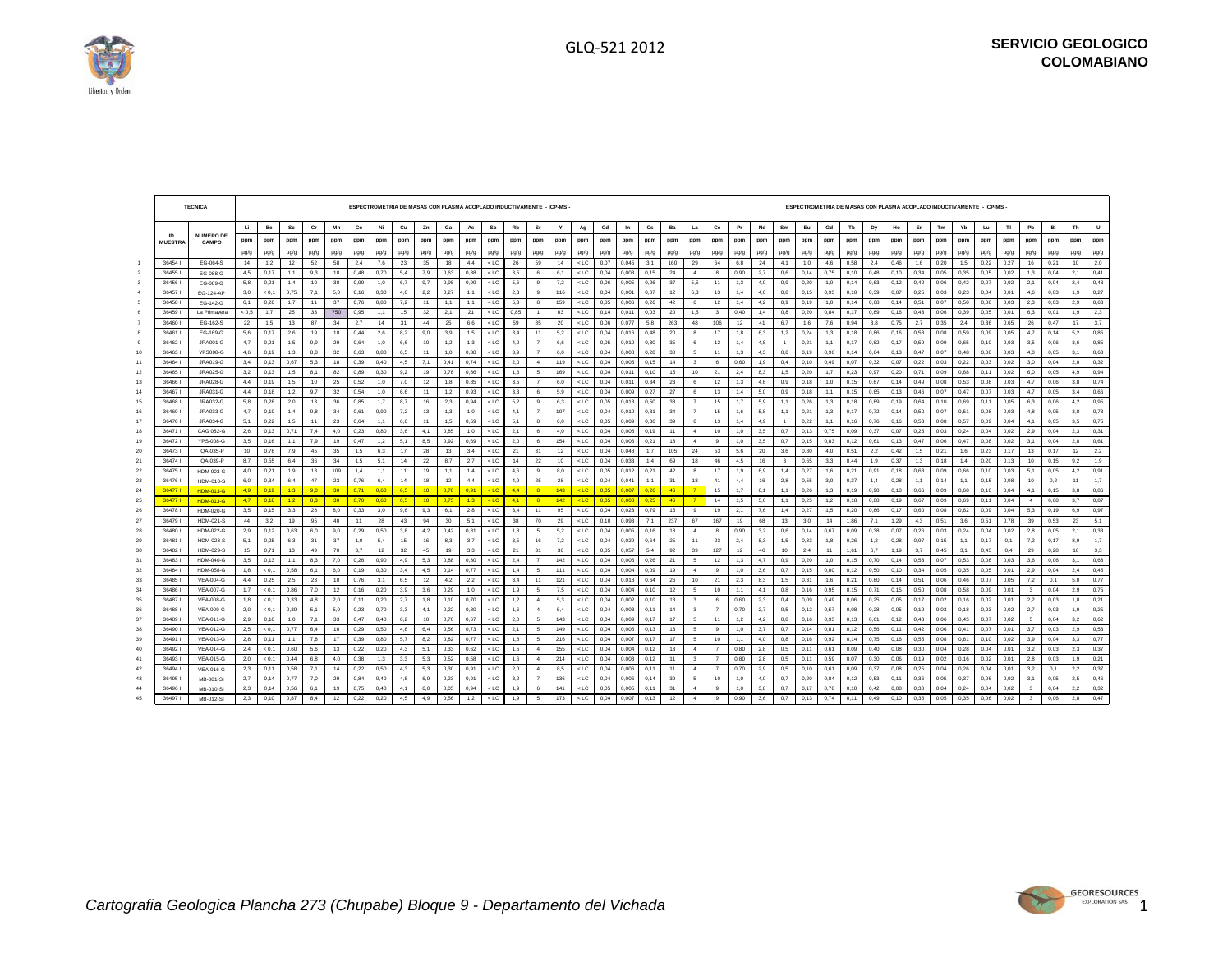$\overline{\phantom{a}}$ 



 $\sqrt{2}$ 

|          |                                | <b>TECNICA</b>                 |           |             |             |           |           |             | ESPECTROMETRIA DE MASAS CON PLASMA ACOPLADO INDUCTIVAMENTE - ICP-MS |                |              |                                  |            |                  |            |                |            |                  |              |                |                        |                 |                 |                |            |            |                |                | ESPECTROMETRIA DE MASAS CON PLASMA ACOPLADO INDUCTIVAMENTE - ICP-MS - |               |                                  |              |              |               |              |              |              |                          |              |            |             |
|----------|--------------------------------|--------------------------------|-----------|-------------|-------------|-----------|-----------|-------------|---------------------------------------------------------------------|----------------|--------------|----------------------------------|------------|------------------|------------|----------------|------------|------------------|--------------|----------------|------------------------|-----------------|-----------------|----------------|------------|------------|----------------|----------------|-----------------------------------------------------------------------|---------------|----------------------------------|--------------|--------------|---------------|--------------|--------------|--------------|--------------------------|--------------|------------|-------------|
|          |                                |                                | <b>Li</b> | Be          | Sc          | Cr        | Mn        | Co          | Ni                                                                  | Cu             | Zn           | Ga                               | As         | Se               | <b>Rb</b>  | Sr             | Y          | Ag               | Cd           | In             | $\mathbf{c}\mathbf{s}$ | Ba              | La              | Ce             | Pr         | Nd         | Sm             | Eu             | Gd                                                                    | Tb            | Dy                               | Ho           | Er           | Tm            | Yb           | Lu           | TI.          | Pb                       | Bi           | Th         | $\cup$      |
|          | $\mathsf{I}$<br><b>MUESTRA</b> | <b>NUMERO DE</b><br>CAMPO      | ppm       | ppm         | ppm         | ppm       | ppm       | ppm         | ppm                                                                 | ppm            | ppm          | ppm                              | ppm        | ppm              | ppm        | ppm            | ppm        | ppm              | ppm          | ppm            | ppm                    | ppm             | ppm             | ppm            | ppm        | ppm        | ppm            | ppm            | ppm                                                                   | ppm           | ppm                              | ppm          | ppm          | ppm           | ppm          | ppm          | ppm          | ppm                      | ppm          | ppm        | ppm         |
|          |                                |                                | $\mu q/q$ | $\mu$ g/g   | $\mu$ g/g   | $\mu$ g/g | $\mu$ g/g | $\mu$ g/g   | $\mu$ g/g                                                           | $\mu$ g/g      | µg/g         | $\mu$ g/g                        | $\mu$ g/g  | $\mu$ g/g        | $\mu$ g/g  | $\mu$ g/g      | $\mu$ g/g  | $\mu$ g/g        | µg/g         | $\mu$ g/g      | $\mu$ g/g              | $\mu$ g/g       | $\mu$ g/g       | $\mu$ g/g      | $\mu$ g/g  | $\mu$ g/g  | $\mu$ g/g      | $\mu$ g/g      | $\mu$ g/g                                                             | $\mu$ g/g     | $\mu$ g/g                        | µg/g         | $\mu$ g/g    | $\mu$ g/g     | $\mu$ g/g    | $\mu$ g/g    | $\mu$ g/g    | $\mu$ g/g                | $\mu$ g/g    | $\mu$ g/g  | µg/g        |
| 46       | 36498                          | MB-042-SI                      | 1,5       | < 0.1       | 1,8         | 10        | 8,0       | 0,18        | 0.50                                                                | 5,0            | 4,2          | 0,73                             | 1,7        | $<$ LC           | 1,6        | -6             | 4.6        | $<$ LC           | 0,04         | 0.010          | 0, 12                  | 9,0             | $5^{\circ}$     | 11             | 1,2        | 4,4        | 0,8            | 0,16           | 0.93                                                                  | 0,13          | 0,53                             | 0.11         | 0,38         | 0,05          | 0,36         | 0,06         | 0,01         | 3,6                      | 0,06         | 2,8        | 0,64        |
| 47       | 364991                         | MB-043-S1                      | 6.0       | 1.6         | 11          | 35        | 161       | 7,9         | 22                                                                  | 11             | 100          | 7,3                              | 21         | $<$ LC $\,$      | 8,4        | 29             | 6,9        | $<$ LC           | 0.15         | 0.032          | 0.65                   | 78              | 20              | 44             | 4.8        | 18         | 3,5            | 0,82           | 3,8                                                                   | 0.50          | 1.8                              | 0,32         | 1,1          | 0.13          | 0,97         | 0.14         | 0.08         | 30                       | 0.16         | 8,7        | 2,3         |
| 48       | 36500                          | MB-043-S2                      | 10        | 0,29        | 7,6         | 54        | 19        | 1,1         | 6.7                                                                 | 16             | 21           | 10                               | 3.7        | $<$ LC           | 5,3        | 20             | 11         | $<$ LC           | 0,05         | 0.047          | 0.66                   | 33              | 17              | 39             | 4,2        | 15         | 2,8            | 0.57           | 3,2                                                                   | 0.47          | 2.1                              | 0.46         | 1,6          | 0,23          | 1.7          | 0.26         | 0,09         | 11                       | 0.2          | 13         | 3,0         |
| 49       | 36501                          | MB-074-SI                      | 2,2       | 0.10        | 0,73        | 8,2       | 15        | 0,25        | 0,30                                                                | 4,5            | 5,2          | 0,25                             | 0.60       | $<$ LC $\,$      | 3,1        | 5              | 7,4        | $<$ LC           | 0,04         | 0.005          | 0, 13                  | $22\,$          | 5               | 10             | 1,0        | 4,0        | 0,8            | 0,16           | 0,85                                                                  | 0,12          | 0,50                             | 0,10         | 0,35         | 0,05          | 0,37         | 0,06         | 0,02         | $\mathbf{3}$             | 0.04         | 2,5        | 0,48        |
| 50       | 365021                         | MB-075-SI                      | 3,8       | 0.17        | 1,1         | 11        | 9.0       | 0.48        | 1.0                                                                 | 5,1            | 7.1          | 1,0                              | 1.1        | $<$ LC           | 4,8        | 9              | 6.6        | $<$ LC           | 0,04         | 0.007          | 0.33                   | 39              | 6               | 13             | 1,4        | 5,1        |                | 0.24           | 1,1                                                                   | 0, 16         | 0.68                             | 0.14         | 0.49         | 0,08          | 0.48         | 0.08         | 0,04         | 3.7                      | 0.05         | 3,0        | 0,64        |
| 51       | 365031                         | MB-076-SI                      | 1,7       | 0, 12       | 0,67        | 7,7       | 8,0       | 0,33        | 0,30                                                                | 3,7            | 4,6          | 0,24                             | 0,66       | $<$ LC $\,$      | 2,4        | 5              | 127        | $<$ LC           | 0,04         | 0,006          | 0, 11                  | 18              | $5\overline{5}$ | 11             | 1,2        | 4,4        | 0,8            | 0,16           | 0,93                                                                  | 0,13          | 0,55                             | 0,11         | 0,38         | 0,05          | 0,38         | 0,06         | 0,01         | $\mathbf{3}$             | 0.04         | 2,6        | 0,48        |
| 52       | 365041                         | VEA019                         | 2,7       | 0,12        | 0,97        | 8,3       | 7,0       | 0,25        | 0,50                                                                | 4,2            | 4,1          | 0,63                             | 0,67       | $<$ LC $\,$      | 3,2        | 6              | 122        | $<$ LC           | 0,04         | 0.006          | 0,23                   | 17              | $5\overline{5}$ | 11             | 1,1        | 4,3        | 0,8            | 0,17           | 0.94                                                                  | 0,14          | 0,69                             | 0,13         | 0,49         | 0,07          | 0,49         | 0,08         | 0,02         | 3,1                      | 0.04         | 2,8        | 0,66        |
| 53       | 365051                         | <b>VEA020</b>                  | 4,6       | 0.18        | 1,7         | 13        | 8,0       | 0,38        | 1,5                                                                 | 6,0            | 7.8          | 2,0                              | 1,0        | $<$ LC           | 4,5        | 9              | 121        | $<$ LC           | 0,04         | 0.009          | 0,47                   | 25              | 8               | 16             | 1,7        | 6,4        | 1,2            | 0,26           | 1,3                                                                   | 0,19          | 0.85                             | 0.17         | 0,61         | 0,08          | 0,62         | 0,09         | 0,04         | 4.8                      | 0.06         | 4,0        | 0,84        |
| 54       | 36506                          | <b>VEA023</b>                  | 2,5       | 0.16        | 3,1         | 16        | 34        | 0.51        | 0,70                                                                | 8,8            | 12           | 1,0                              | 1,3        | $<$ LC           | 3,1        | 6              | 17         | $<$ LC           | 0,05         | 0.013          | 0.18                   | 19              | 11              | 24             | 2.8        | 10         | 2,1            | 0,39           | 2,5                                                                   | 0,45          | 2,5                              | 0.53         | 1,8          | 0,29          | 2,2          | 0,35         | 0,02         | 4.6                      | 0.05         | 8,1        | 3,5         |
| 55       | 36507                          | <b>VEA024</b>                  | 1,3       | 6,0         | 2,9         | 50        | 6152      | 125         | 40                                                                  | 51             | 499          | 2,0                              | 282        | $<$ LC $\,$      | 4,3        | 6              | 13         | $<$ LC           | 0,72         | 0,012          | 0,26                   | 1465            | 5               | 11             | 1,1        | 4,4        | $\overline{1}$ | 2,7            | 1,5                                                                   | 0,29          | 1,7                              | 0,37         | 1,1          | 0.14          | 0,87         | 0,14         | 4,52         | 8,5                      | 0,05         | 2,8        | 2,6         |
| 56<br>57 | 36508                          | <b>VEA026</b>                  | 3,4       | 0, 13       | 0,99<br>2,1 | 9,3<br>17 | 19<br>51  | 0,45<br>1,2 | 0,70<br>2,1                                                         | 5,3            | 6,5<br>15    | 0,68<br>1,7                      | 2,6<br>2,1 | $<$ LC<br>$<$ LC | 3,3<br>5,6 | 6<br>11        | 7,2<br>7.5 | $<$ LC<br>$<$ LC | 0,04<br>0,06 | 0.006          | 0,26<br>0,41           | 30<br>49        | 5<br>10         | 11<br>22       | 1,2<br>2,5 | 4,6<br>9,4 | 0,9<br>1,9     | 0,21<br>0,42   | 0.98<br>2,0                                                           | 0, 15<br>0,28 | 0,68<br>1,2                      | 0.14<br>0,22 | 0.48<br>0,75 | 0,07<br>0, 10 | 0,51<br>0,75 | 0,08<br>0,12 | 0,06<br>0,06 | 3,1<br>4,6               | 0.04<br>0,07 | 2,9<br>4,7 | 0,63<br>1,1 |
| 58       | 36509<br>365101                | <b>VEA028</b><br><b>VEA032</b> | 4,3<br>28 | 0,25<br>1,1 | 9,8         | 62        | 66        | 5,2         | 14                                                                  | 8,6<br>26      | 57           | 14                               | 5,0        | $<$ LC           | 37         | 47             | 28         | $<$ LC           | 0,06         | 0,013<br>0,054 | 4,0                    | 191             | 34              | 77             | 8,8        | 32         | 6              | 1,5            | 6,7                                                                   | 0,95          | 4,0                              | 0,76         | 2,5          | 0,32          | 2,3          | 0,33         | 0,45         | 18                       | 0,25         | 14         | 3,2         |
| 59       | 365111                         | <b>VEA037</b>                  | 11        | 0.52        | 7,5         | 42        | 32        | 1.2         | 5.5                                                                 | 16             | 24           | 10                               | 3.7        | $<$ LC           | 10         | 36             | 14         | $<$ LC           | 0.05         | 0.039          | 1.2                    | 73              | 23              | 51             | 5.7        | 20         | 3.4            | 0.73           | 3.8                                                                   | 0.50          | 2.1                              | 0.45         | 1.6          | 0.23          | 1,6          | 0.26         | 0.22         | 13                       | 0.32         | 12         | 2,7         |
| 60       | 365121                         | <b>VEA043</b>                  | 12        | 0.82        | 11          | 60        | 45        | 1.5         | 7.0                                                                 | 24             | 33           | 14                               | 7.2        | $<$ LC           | 28         | 47             | 17         | $<$ LC           | 0.05         | 0.056          | 3.0                    | 150             | 28              | 58             | 6.6        | 22         | 3.8            | 0.94           | 4.4                                                                   | 0.55          | 2.2                              | 0.47         | 1.8          | 0.25          | 1.8          | 0.27         | 0.38         | 16                       | 0.37         | 15         | 3,3         |
| 61       | 365131                         | <b>VEA047</b>                  | 15        | 0.56        | 8,8         | 47        | 31        | 1,6         | 7,4                                                                 | 19             | 27           | 12                               | 4.1        | $<$ LC           | 15         | 37             | 11         | $<$ LC           | 0,05         | 0.044          | 2.4                    | 80              | 25              | 58             | 6.4        | 23         | 4.2            | 0,89           | 4.5                                                                   | 0.58          | 2,4                              | 0.49         | 1.8          | 0,25          | 1,8          | 0,27         | 0,35         | 14                       | 0.31         | 13         | 2,9         |
| 62       | 365141                         | <b>VEA050</b>                  | 16        | 1,1         | 11          | 62        | 48        | 1,9         | 9,5                                                                 | 25             | 38           | 17                               | 7,7        | $<$ LC           | 33         | 56             | 11         | $<$ LC           | 0,06         | 0.067          | 3.4                    | 151             | 40              | 87             | 9,5        | 31         | 4,9            | 1.1            | 6.1                                                                   | 0,71          | 2,5                              | 0.47         | 1,9          | 0,24          | 1,8          | 0,27         | 0,42         | 24                       | 0,36         | 17         | 3,3         |
| 63       | 365151                         | OM-006                         | 6,2       | 0,28        | 7,5         | 56        | 20        | 0,97        | 7,9                                                                 | 19             | 22           | 15                               | 5,6        | $<$ LC           | 4,4        | 28             | 8,5        | $<$ LC           | 0,04         | 0,052          | 0,61                   | 22              | 22              | 50             | 5,5        | 19         | 3,3            | 0,63           | 3,8                                                                   | 0,50          | 2,0                              | 0,40         | 1,5          | 0,21          | 1,6          | 0,23         | 0,1          | 10                       | 0,34         | 16         | 2,6         |
| 64       | 365161                         | OM-026                         | 1,9       | 4,9         | 9,3         | 21        | 46        | 4,4         | 7,9                                                                 | 13             | 92           | 3,1                              | 102        | $<$ LC           | 4,6        | $\mathbf{a}$   | 48         | $<$ LC           | 0,08         | 0.014          | 0,28                   | 20              | $\overline{7}$  | 16             | 1,8        | 6,7        | 1,6            | 0,33           | 1,6                                                                   | 0,25          | 1,1                              | 0,18         | 0,61         | 0,08          | 0,55         | 0,08         | 0,05         | 11                       | 0,1          | 5,1        | 2,1         |
| 65       | 36517                          | OM-027                         | 14        | 0.53        | 8.2         | 42        | 27        | 1.3         | 6.8                                                                 | 18             | 25           | 11                               | 4.4        | $<$ LC           | 14         | 36             | 13         | $<$ LC           | 0.05         | 0.040          | 2.3                    | 76              | 24              | 56             | 6.2        | 22         | $\mathbf{A}$   | 0.84           | 4.4                                                                   | 0.57          | 2.3                              | 0.46         | 1.7          | 0.23          | 1.7          | 0.27         | 0.34         | 13                       | 0.26         | 12         | 2.8         |
| 66       | 365181                         | OM-038                         | 11        | 0.50        | 7.6         | 45        | 30        | 1.3         | 5.5                                                                 | 17             | 24           | 11                               | 3.9        | $<$ LC           | 12         | 36             | 12         | $<$ LC           | 0.04         | 0.040          | 1.3                    | 77              | 24              | 52             | 5.8        | 20         | 3.5            | 0.78           | 4.1                                                                   | 0.52          | 2.1                              | 0.43         | 1.7          | 0.24          | 1.7          | 0.27         | 0.23         | 14                       | 0.25         | 13         | 2.8         |
| 67       | 365191                         | <b>YSP-058-G</b>               | 3.2       | 0.10        | 0.65        | 7.9       | 8.0       | 0.23        | 0.30                                                                | 4.0            | 4.2          | 0.66                             | 0.79       | $<$ LC           | 4.6        | $\overline{7}$ | 6.2        | $<$ LC           | 0.04         | 0.005          | 0.23                   | 36              | $\sim$          | $\overline{a}$ | 1.0        | 3.7        | 0.7            | 0.19           | 0.81                                                                  | 0.12          | 0.49                             | 0.09         | 0.34         | 0.05          | 0.34         | 0.05         | 0.03         | $\mathbf{4}$             | 0.06         | 2.6        | 0.46        |
| 68       | 36520                          | <b>YSP-062-G</b>               | 0.44      | 0.90        | 25          | 336       | 50        | $2.3 -$     | 2.7                                                                 | 15             | 59           | 3.6                              | 37         | 3.8              | 2.9        | $\mathbf{R}$   | 2.6        | $<$ LC           | 0.17         | 0.02           | 0.14                   | 10 <sup>1</sup> | 2 <sup>7</sup>  | $\overline{7}$ | 0.90       | 4.2        | 1.6            | 0.38           | 1.5                                                                   | 0.30          | 14                               | 0.20         | 0.55         | 0.07          | 0.51         | 0.07         | 0.08         | 14                       | 0.06         | 4.0        | 5,9         |
| 69       | 36520                          | <b>YSP-062-G</b>               | 0.39      | 0.85        | 24          | 330       | 50        | 2.2         | 2.5                                                                 | 14             | 57           | 3.7                              | 37         | 3.4              | 3.0        | $\mathbf{3}$   | 2.7        | $<$ LC           | 0.16         | 0.024          | 0.13                   | 10 <sup>1</sup> | $\overline{3}$  | $\overline{7}$ | 1.0        | 4.5        | 1.7            | 0.39           | 1.5                                                                   | 0.31          | 1.4                              | 0.21         | 0.58         | 0.08          | 0.53         | 0.07         | 0.06         | 15                       | 0.06         | 4.1        | 6,2         |
| 70       | 36521                          | YSP-062-G                      | 2.7       | 4,3         | 22          | 159       | 22        | 1,0         | 2,7                                                                 | 14             | 20           | 8,4                              | 19         | 1,8              | 11         | 19             | 5,8        | $<$ LC           | 0,09         | 0.083          | 0,81                   | 63              | 13              | 30             | 3.4        | 12         | 2,6            | 0,63           | 3,0                                                                   | 0,46          | 2,1                              | 0.39         | 1,3          | 0.17          | 1,2          | 0.16         | 0,1          | 36                       | 0.18         | 8,0        | 4,2         |
| 71       | 36522                          | YSP-073-G                      | 20        | 0.10        | 1,2         | 14        | 6.0       | 0.16        | 0.90                                                                | 4.8            | 4.9          | 1.8                              | 0.95       | $<$ LC           | 3.4        | - 5            | 4.8        | $<$ LC           | 0.04         | 0.010          | 0.22                   | 10              | 5               | 11             | 1.3        | 4.5        | 0.9            | 0.17           | 1.0                                                                   | 0.15          | 0.67                             | 0.13         | 0.48         | 0.07          | 0.50         | 0.08         | 0.02         | 4.2                      | 0.07         | 4.1        | 0,72        |
| 72       | 36523                          | <b>YSP-078-G</b>               | 3.2       | 0.13        | 2,2         | 22        | 8.0       | 0.30        | 1.7                                                                 | 6.8            | 8.1          | 3.7                              | 3.0        | $<$ LC           | 3.8        | 10             | 52         | $<$ LC           | 0,04         | 0.016          | 0.38                   | 15              | $\mathbf{a}$    | 17             | 1.9        | 6.5        | 1,2            | 0.24           | 1,4                                                                   | 0.18          | 0.71                             | 0.14         | 0.55         | 0.07          | 0.53         | 0.08         | 0.04         | 49                       | 0.14         | 5.7        | 0.83        |
| 73       | 36524                          | <b>YSP-080-G</b>               | 9.3       | 0.39        | 4,4         | 34        | 13        | 1,0         | 6.5                                                                 | 14             | 24           | 9,0                              | 1,5        | $<$ LC           | 9,0        | 20             | 15         | $<$ LC           | 0,06         | 0.030          | 1.6                    | 50              | 19              | 41             | 4.5        | 16         | 2,8            | 0.60           | 3,2                                                                   | 0,43          | 1.7                              | 0.37         | 1,2          | 0.16          | 1,2          | 0.18         | 0,12         | 14                       | 0.18         | 11         | 2,0         |
| 74       | 36525                          | JRA-101-G                      | 3.9       | 0.17        | 2.4         | 26        | 7.0       | 0.40        | 3.1                                                                 | 8.6            | 9.9          | 5.6                              | 1.3        | $<$ LC           | 5.0        | 12             | 59         | $<$ LC           | 0.04         | 0.020          | 0.62                   | 18              | 10              | 21             | 2.3        | 8.1        | 1.5            | 0.29           | 1.7                                                                   | 0.20          | 0.77                             | 0.14         | 0.58         | 0.07          | 0.52         | 0.08         | 0.05         | 7.2                      | 0.14         | 7.0        | 1.0         |
| 75       | 36526                          | IQA-076-G                      | 3.3       | 0.13        | 1,3         | 14        | 6.0       | 0.45        | 2.3                                                                 | 5.7            | 7.9          | 2.7                              | 0.71       | $<$ LC           | 3.5        | $\overline{7}$ | 71         | $<$ LC           | 0.04         | 0.010          | 0.37                   | 19              | 6               | 14             | 1.5        | 5,3        | $\overline{1}$ | 0.21           | 1.1                                                                   | 0.15          | 0.58                             | 0.11         | 0.42         | 0.05          | 0.37         | 0.06         | 0.03         | 4.6                      | 0.07         | 4.2        | 0,59        |
| 76       | 36527                          | IQA-109-G                      | 1.7       | < 0.1       | 0,62        | 10        | 2.0       | 0.14        | 0.70                                                                | 3.6            | 3.1          | 1,3                              | 0.51       | $<$ LC           | 2.5        | $\overline{a}$ | 158        | $<$ LC           | 0,04         | 0.007          | 0.17                   | 8.0             | $\overline{a}$  | $\overline{9}$ | 0.90       | 3,4        | 0,6            | 0.12           | 0.74                                                                  | 0.10          | 0.36                             | 0.07         | 0.25         | 0.03          | 0,21         | 0.03         | 0,01         | 3.1                      | 0.05         | 2,9        | 0,3         |
| 77       | 36528                          | IQA-006                        | 12        | 0,60        | 8,0         | 49        | 21        | 1,1         | 6,1                                                                 | 19             | 27           | 14                               | 4,2        | $<$ LC           | 17         | 47             | 14         | $<$ LC           | 0,05         | 0.045          | 1.7                    | 89              | 32              | 67             | 7,4        | 25         | 4,1            | 0,91           | 4,9                                                                   | 0,60          | 2,2                              | 0.45         | 1,8          | 0,24          | 1,8          | 0,28         | 0,22         | 18                       | 0.43         | 14         | 2,8         |
|          |                                |                                |           |             |             |           |           |             | reporte por FRX                                                     |                |              |                                  |            |                  |            |                |            |                  |              |                |                        |                 |                 |                |            |            |                |                |                                                                       |               |                                  |              |              |               |              |              |              |                          |              |            |             |
|          |                                |                                |           |             |             |           |           |             |                                                                     |                |              | <b>LIMITES DE CUANTIFICACIÓN</b> |            |                  |            |                |            |                  |              |                |                        |                 |                 |                |            |            |                |                |                                                                       |               | <b>LIMITES DE CUANTIFICACIÓN</b> |              |              |               |              |              |              |                          |              |            |             |
|          |                                |                                | -14       | Be          | Sc          | Cr        | Mn        | Co          | Ni                                                                  | Cu             | Zn           | Ga                               | As         | Se               | Rb         | Sr             | Y          | Ag               | $_{\rm Cd}$  | In             | $\mathbf{c}\mathbf{s}$ | Ba              | La              | Ce             | Pr         | Nd         | Sm             | Eu             | Gd                                                                    | Tb            | Dy                               | Ho           | Er           | Tm            | Yb           | Lu           | T1           | Pb                       | Bi           | Th         | U           |
|          |                                |                                | ppm       | ppm         | ppm         | ppm       | ppm       | ppm         | ppm                                                                 | ppm            | ppm          | ppm                              | ppm        | ppm              | ppm        | ppm            | ppm        | ppm              | ppm          | ppm            | ppm                    | ppm             | ppm             | ppm            | ppm        | ppm        | ppm            | ppm            | ppm                                                                   | ppm           | ppm                              | ppm          | ppm          | ppm           | ppm          | ppm          | ppm          | ppm                      | ppm          | ppm        | ppm         |
|          |                                |                                | $\mu$ g/g | $\mu$ g/g   | µg/g        | $\mu$ g/g | $\mu$ g/g | $\mu$ g/g   | $\mu$ g/g                                                           | $\mu$ g/g      | µg/g         | $\mu$ g/g                        | $\mu$ g/g  | $\mu$ g/g        | µg/g       | $\mu$ g/g      | $\mu$ g/g  | $\mu$ g/g        | µg/g         | $\mu$ g/g      | $\mu$ g/g              | $\mu$ g/g       | $\mu$ g/g       | $\mu$ g/g      | $\mu$ g/g  | $\mu$ g/g  | $\mu$ g/g      | $\mu$ g/g      | $\mu$ g/g                                                             | $\mu$ g/g     | µg/g                             | $\mu$ g/g    | $\mu$ g/g    | $\mu$ g/g     | $\mu$ g/g    | $\mu$ g/g    | $\mu$ g/g    | $\mu$ g/g                | µg/g         | µg/g       | µg/g        |
|          |                                |                                | 0,5       | 0,1         | 0,05        | 0,5       | 0,8       | 0,8         | 0,5                                                                 | $\overline{1}$ | $\mathbf{4}$ | 0,2                              |            | $\overline{1}$   | 0,2        | $\overline{1}$ | 0,05       | $\overline{1}$   | 0,08         | 0,005          | 0,05                   |                 | 0,1             | 0,1            | 0,1        | 0,1        | 0,005          | 0,005          | 0,005                                                                 | 0,005         | 0.005                            | 0,005        | 0,005        | 0,005         | 0,005        | 0,005        | 0,01         | $\overline{\phantom{a}}$ |              | 0,1        | 0,005       |
|          |                                | <b>MRC</b>                     | LI.       | Be          | Sc          | <b>Cr</b> | Mn        | Co          | Ni                                                                  | Cu             | Zn           | Ga                               | As         | Se               | Rb         | Sr             | Y          | Ag               | Cd           | In             | Cs                     | Ba              | La              | Ce             | Pr         | Nd         | Sm             | Eu             | Gd                                                                    | Tb            | Dy                               | Ho           | Er           | Tm            | Yb           | Lu           | TI           | Pb                       | Bi           | Th         | U           |
|          |                                | <b>IGGE</b>                    | ppm       | ppm         | ppm         | ppm       | ppm       | ppm         | ppm                                                                 | ppm            | ppm          | ppm                              | ppm        | ppm              | ppm        | ppm            | ppm        | ppm              | ppm          | ppm            | ppm                    | ppm             | ppm             | ppm            | ppm        | ppm        | ppm            | ppm            | ppm                                                                   | ppm           | ppm                              | ppm          | ppm          | ppm           | ppm          | ppm          | ppm          | ppm                      | ppm          | ppm        | ppm         |
|          |                                | Valor Certificado              | 42        | 2,5         | 12,1        | 68        | 917       | 15,3        | 31                                                                  | 118            | 263          | 18,7                             | 74         | 0,37             | 129        | 78             | 29         | 0,63             | 1,37         | 0.117          | 10,4                   | 681             | 41              | 82             | 9,3        | 34         | 6,1            | 1,23           | 5,5                                                                   | 0,9           | 5,1                              | 1,03         | -3           | 0,48          | 3,1          | 0,49         | 0,84         | 102                      | $\mathbf{3}$ | 14,8       | 3,9         |
|          | GSD-5a                         | Promedio de lecturas           | 45        | 2.55        | 11          | 68        | 890       | 14          | 30                                                                  | 120            | 256          | 17,5                             | 50         | $<$ LC $\,$      | 129        | 73             | 16         | $<$ LC           | 1,4          | 0.115          | 10                     | 652             | 38              | 81             | 8,8        | 31.5       | 5,9            | $\overline{2}$ | 6                                                                     | 0,88          | 3,5                              | 0.7          | 2,4          | 0,3           | 2.16         | 0,33         | 0,83         | 106                      | $\mathbf{A}$ | 19         | 4,2         |

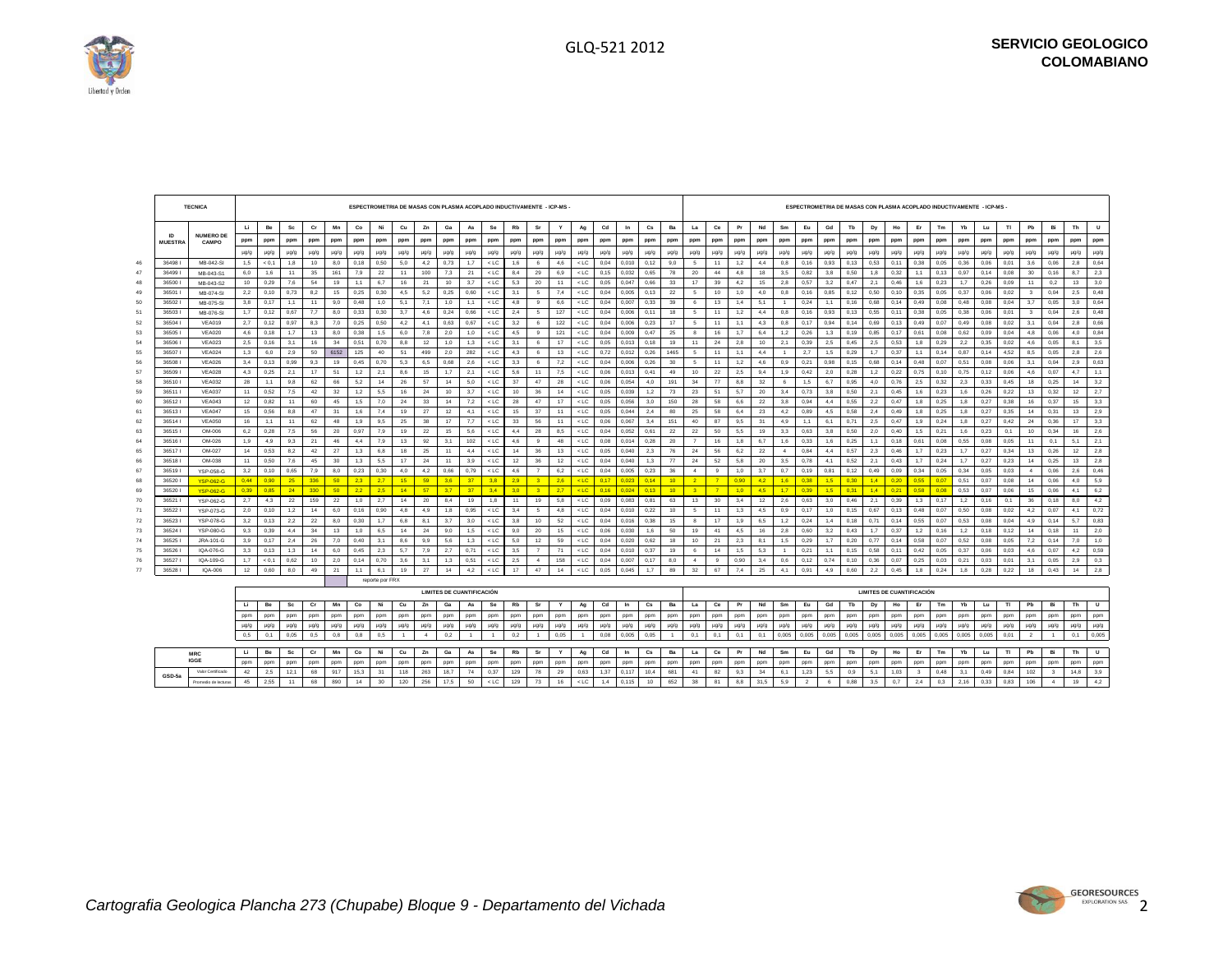|                         |                              |            | <b>INGEOMINAS</b>                                                             |                 |                                |        | SOLICITUD INTERNA DE SERVICIOS DE LABORATORIO. |                         |                           | <b>VERSION 1</b>                           |        |                  |
|-------------------------|------------------------------|------------|-------------------------------------------------------------------------------|-----------------|--------------------------------|--------|------------------------------------------------|-------------------------|---------------------------|--------------------------------------------|--------|------------------|
|                         | <b>Libertad y Orden</b>      |            | <b>INSTITUTO COLOMBIANO</b><br>DE GEOLOGÍA Y MINERÍA<br>República de Colombia |                 |                                |        | SOLICITUD 87 DE 2012                           |                         |                           | F-LAB-PES-009<br>numero de páginas 5       |        |                  |
|                         | <b>FECHA DE SOLICITUD:</b>   |            |                                                                               |                 | Junio 6 de 2012                |        |                                                | Numero de muestras :    |                           | 75                                         |        |                  |
|                         |                              |            |                                                                               |                 |                                |        |                                                |                         |                           |                                            |        |                  |
|                         | <b>PROYECTO</b>              |            |                                                                               |                 | <b>CONTRATO 941 DE 2011</b>    |        |                                                | Tipo de muestras:       |                           | Sedimentos y roca                          |        |                  |
|                         | <b>JEFE PROYECTO</b>         |            |                                                                               |                 | Ing. Geol. Alberto Ochoa Yarza |        |                                                |                         |                           |                                            |        |                  |
|                         | <b>SERVICIOS SOLICITADOS</b> |            |                                                                               |                 |                                |        | DRX, Mayores FRX, Menores Y Trazas por ICP-Ms  |                         |                           |                                            |        |                  |
|                         | <b>OBSERVACIONES:</b>        |            |                                                                               |                 |                                |        |                                                |                         |                           |                                            |        |                  |
|                         | SUBDIRECCIÓN:                |            |                                                                               | Geología Básica |                                |        | Vo.Bo. SUBDIRECTOR:                            |                         |                           | Leopoldo González Oviedo                   |        |                  |
|                         |                              |            | <b>REFERENCIA</b>                                                             |                 | COORDENADAS                    |        | LOCALIZACIÓN                                   |                         |                           | DESCRIPCIÓN DE LA MUESTRA /                |        |                  |
|                         | <b>ID MUESTRA</b>            | <b>IGM</b> | No. DE CAMPO                                                                  | <b>NORTE</b>    | <b>ESTE</b>                    | ORIGEN | <b>GEOGRAFICA</b>                              | <b>Tipo de Análisis</b> |                           | <b>COMENTARIOS</b>                         |        |                  |
| $\mathbf{1}$            | 364541                       | 5.003.983  | EG-064-S                                                                      | 940119          | 1101857                        | EC     | El Tropezón                                    | Geoguímica              | Material limo-arenoso     |                                            | 364541 | EG-064-S         |
| $\overline{2}$          | 364551                       | 5.003.984  | EG-088-G                                                                      | 959775          | 1105540                        | EC     | Caño Aleba                                     | Geoguímica              | Material areno - lodoso   |                                            | 36455  | EG-088-G         |
| $\overline{\mathbf{3}}$ | 364561                       | 5.003.985  | EG-089-G                                                                      | 959300          | 1104600                        | EC     | Caño Cabace                                    | Geoguímica              | Material areno - lodoso   |                                            | 364561 | EG-089-G         |
| 4                       | 364571                       | 5.003.986  | <b>EG-124-AP</b>                                                              | 941017          | 1071843                        | EC     | Tienda Nueva                                   | Geoguímica              |                           | Arenas blancas grano fino                  | 364571 | EG-124-AP        |
| 5                       | 364581                       | 5.003.987  | EG-142-G                                                                      | 928044          | 1076887                        | EC     | Río Cada                                       | Geoquímica              | Material arenoso          |                                            | 364581 | EG-142-G         |
| 6                       | 364591                       | 5.003.988  | La Primavera                                                                  |                 |                                | EC     | La Primavera                                   | Geoquímica              | Arenita con ilmenita?     |                                            | 36459  | La Primavera     |
| $\overline{7}$          | 364601                       | 5.003.989  | EG-162-S                                                                      | 940287          | 1014292                        | EC     | Puerto Oriente                                 | Geoguímica              | Material lodoso arcilloso |                                            | 364601 | EG-162-S         |
| 8                       | 364611                       | 5.003.990  | EG-169-G                                                                      | 937758          | 1021904                        | EC     | Puerto Oriente - Tienda                        | Geoguímica              | Arena                     |                                            | 364611 | EG-169-G         |
| $\overline{9}$          | 364621                       | 5.003.991  | JRA001-G                                                                      | 939832          | 1102139                        | EC     | Caño Chupave                                   | Geoquímica              | Sedimento fino            |                                            | 364621 | JRA001-G         |
| 10                      | 364631                       | 5.003.992  | YPS008-G                                                                      | 941083          | 1109793                        | EC     | Caño Chupave                                   | Geoguímica              | Sedimento fino            |                                            | 364631 | YPS008-G         |
| 11                      | 364641                       | 5.003.993  | JRA019-G                                                                      | 932382          | 1130815                        | EC     | Caño Chupave                                   | Geoguímica              | Sedimento fino            |                                            | 364641 | JRA019-G         |
| 12                      | 364651                       | 5.003.994  | JRA025-G                                                                      | 921569          | 1151298                        | EC     | Caño Chupave                                   | Geoguímica              | Sedimento fino            |                                            | 364651 | JRA025-G         |
| 13                      | 364661                       | 5.003.995  | <b>JRA028-G</b>                                                               | 926044          | 1146239                        | EC     | Caño Chupave                                   | Geoguímica              | Sedimento fino            |                                            | 36466  | JRA028-G         |
| 14                      | 36467                        | 5.003.996  | JRA031-G                                                                      | 933673          | 1126859                        | EC     | Caño Chupave                                   | Geoquímica              | Sedimento fino            |                                            | 36467  | JRA031-G         |
| 15                      | 364681                       | 5.003.997  | JRA032-G                                                                      | 934498          | 1125206                        | EC     | Caño Chupave                                   | Geoquímica              | Sedimento fino            |                                            | 36468  | JRA032-G         |
| 16                      | 364691                       | 5.003.998  | JRA033-G                                                                      | 936961          | 1121556                        | EC     | Caño Chupave                                   | Geoguímica              | Sedimento fino            |                                            | 364691 | JRA033-G         |
| 17                      | 364701                       | 5.003.999  | JRA034-G                                                                      | 939082          | 1116659                        | EC     | Caño Chupave                                   | Geoguímica              | Sedimento fino            |                                            | 364701 | JRA034-G         |
| 18                      | 364711                       | 5.004.000  | CAG 082-G                                                                     | 999101          | 1087271                        | EC     | Caño Beberí, debajo del                        | Geoquímica              |                           | Arenas de grano fino a muy fino cuarzosas  | 364711 | CAG 082-G        |
| 19                      | 364721                       | 5.004.001  | YPS-008-G                                                                     | 927138          | 1082063                        | EC     | Desembocadura Caño                             | Geoguímica              | Sedimento Activo          |                                            | 364721 | YPS-008-G        |
| 20                      | 364731                       | 5.004.002  | IQA-035-P                                                                     | 952496          | 1159851                        | EC     | Caño Dume (margen                              | Geoquímica              | Material limo-arcilloso   |                                            | 36473  | IQA-035-P        |
| 21                      | 364741                       | 5.004.003  | IQA-039-P                                                                     | 951369          | 1156191                        | EC     | Caño Dume (margen                              | Geoguímica              | Material limo-arcilloso   |                                            | 364741 | IQA-039-P        |
| 22                      | 36475                        | 5.004.004  | HDM-003-G                                                                     | 961556          | 1083427                        | EC     | Caño San José de Ocuné                         | Geoguímica              |                           | Material Arenoso de color amarillo         | 364751 | HDM-003-G        |
| 23                      | 364761                       | 5.004.005  | HDM-010-S                                                                     | 958323          | 1089688                        | EC     | Vía San José de Ocuné-                         | Geoquímica              |                           | Arena poco consolidada de tamaño de        | 364761 | HDM-010-S        |
| 24                      | 364771                       | 5.004.006  | HDM-013-G                                                                     | 953024          | 1077756                        | EC     | Caño Guerra (Comunidad                         | Geoguímica              |                           | Material Fino arena y limo de color café   | 364771 | HDM-013-G        |
| 25                      | 364781                       | 5.004.007  | HDM-020-G                                                                     | 949531          | 1086948                        | EC     | Vía San José de Ocuné-                         | Geoguímica              | Arena poco consolidada    |                                            | 364781 | HDM-020-G        |
| 26                      | 364791                       | 5.004.008  | HDM-021-S                                                                     | 959444          | 1080908                        | EC     | Rincon de Pipirimí                             | Geoguímica              |                           | Lodo arenoso de color negro                | 364791 | HDM-021-S        |
| 27                      | 364801                       | 5.004.009  | HDM-022-G                                                                     | 957963          | 1082626                        | EC     | Caño Guache                                    | Geoquímica              |                           | Material fino de color café                | 364801 | HDM-022-G        |
| 28                      | 364811                       | 5.004.010  | HDM-023-S                                                                     | 957659          | 1082566                        | EC     | Pipirimí                                       | Geoquímica              |                           | Arena muy fina de color rojizo             | 364811 | HDM-023-S        |
| 29                      | 36482                        | 5.004.011  | HDM-029-S                                                                     | 951296          | 1068917                        | EC     | Via Saracure- Tienda Nueva                     | Geoguímica              |                           | Lodo arenoso de color oscuro               | 364821 | HDM-029-S        |
| 30                      | 364831                       | 5.004.012  | HDM-040-G                                                                     | 962311          | 1041944                        | EC     | Rio Guaturia (Margen der                       | Geoguímica              |                           | Sedimento fino con poco contenido de       | 364831 | HDM-040-G        |
| 31                      | 364841                       | 5.004.013  | HDM-058-G                                                                     | 960327          | 1018762                        | EC     | Rio Guarrojo                                   | Geoguímica              |                           | Arena de color amarillo claro              | 364841 | HDM-058-G        |
| 32                      | 364851                       | 5.004.014  | <b>VEA-004-G</b>                                                              | 992,117         | 1162862                        | EC     | Sector de Internado                            | Geoguímica              |                           | Arena rojizas de grano medio               | 364851 | <b>VEA-004-G</b> |
| 33                      | 364861                       | 5.004.015  | <b>VEA-007-G</b>                                                              | 981,979         | 1126990                        | EC     | Caño Dume, margen                              | Geoguímica              | Arenas cuazosas           |                                            | 364861 | <b>VEA-007-G</b> |
| 34                      | 364871                       | 5.004.016  | <b>VEA-008-G</b>                                                              | 979.030         | 1152530                        | EC     | Sector Las Brisas, margen                      | Geoguímica              |                           | Arenas bien seleccionadas cuarzosas        | 36487  | <b>VEA-008-G</b> |
| 35                      | 364881                       | 5.004.017  | <b>VEA-009-G</b>                                                              | 974,139         | 1149099                        | EC     | Sector Puente Bocone                           | Geoguímica              |                           | Superficie de suelo amarillenta            | 364881 | VEA-009-G        |
| 36                      | 364891                       | 5.004.018  | <b>VEA-011-G</b>                                                              | 955,226         | 1167134                        | EC     | Caño Dume                                      | Geoquímica              |                           | Arenitas de grano fino de cuarzo           | 364891 | <b>VEA-011-G</b> |
| 37                      | 364901                       | 5.004.019  | <b>VEA-012-G</b>                                                              | 952,753         | 1160578                        | EC     | Caño Ciwalapa                                  | Geoquímica              |                           | Arenitas de grano muy fino con Fe          | 364901 | VEA-012-G        |
| 38                      | 364911                       | 5.004.020  | <b>VEA-013-G</b>                                                              | 950.513         | 1148918                        | EC     | Caño Pecho-Pecho                               | Geoguímica              |                           | Arenitas muy finas con Fe                  | 36491  | VEA-013-G        |
| 39                      | 364921                       | 5.004.021  | <b>VEA-014-G</b>                                                              | 948,064         | 1145350                        | EC     | Caño Zorro                                     | Geoguímica              |                           | Arenas cuarzo con algo de Fe, de grano muy | 36492  | <b>VEA-014-G</b> |
| 40                      | 364931                       | 5.004.022  | <b>VEA-015-G</b>                                                              | 945,899         | 1136420                        | EC     | Caño Las Nutrias                               | Geoquímica              |                           | Granos de arenas fina a medias de cuarzo y | 364931 | VEA-015-G        |
| 41                      | 364941                       | 5.004.023  | <b>VEA-016-G</b>                                                              | 945,659         | 1136987                        | EC     | Caño Dume                                      | Geoquímica              |                           | Arenas de grano fino, de cuarzo            | 364941 | VEA-016-G        |
| 42                      | 364951                       | 5.004.024  | MB-001-SI                                                                     | 981907          | 1145076                        | EC     | Puerto Mosco                                   | Geoguímica              | Material arenoso          |                                            | 364951 | MB-001-SI        |
| 43                      | 364961                       | 5.004.025  | MB-010-SI                                                                     | 979732          | 1133807                        | EC     | Cumariana                                      | Geoguímica              | Material arenoso          |                                            | 364961 | MB-010-SI        |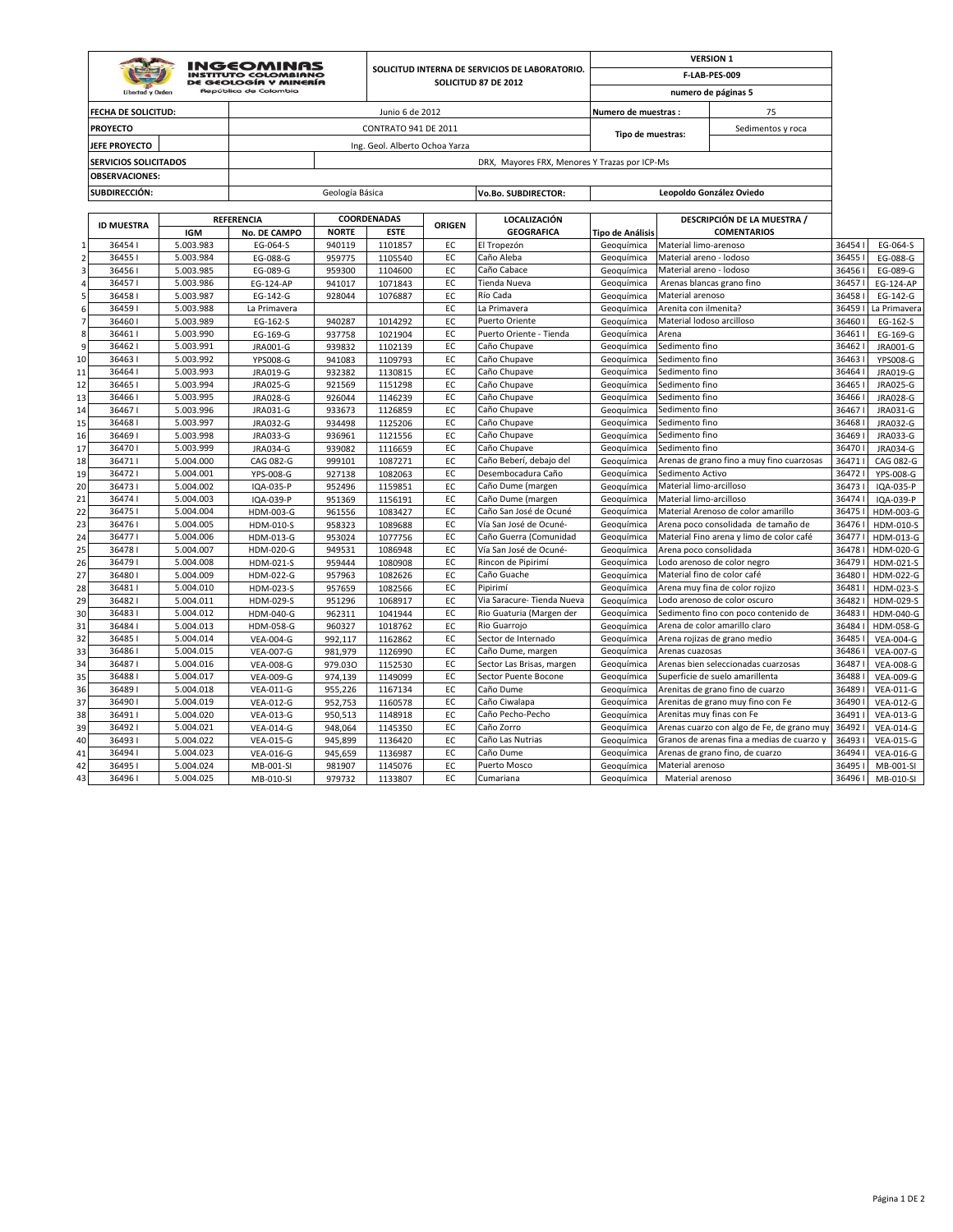|    |                   |            | <b>REFERENCIA</b>   |              | COORDENADAS |               | <b>LOCALIZACIÓN</b>         |                         | DESCRIPCIÓN DE LA MUESTRA /                 |       |               |
|----|-------------------|------------|---------------------|--------------|-------------|---------------|-----------------------------|-------------------------|---------------------------------------------|-------|---------------|
|    | <b>ID MUESTRA</b> | <b>IGM</b> | <b>No. DE CAMPO</b> | <b>NORTE</b> | <b>ESTE</b> | <b>ORIGEN</b> | <b>GEOGRAFICA</b>           | <b>Tipo de Análisis</b> | <b>COMENTARIOS</b>                          |       |               |
| 44 | 364971            | 5.004.026  | MB-012-SI           | 981427       | 1133632     | EC            | Caño Cuna                   | Geoguímica              | Material areno - lodoso                     | 36497 | MB-012-SI     |
| 45 | 364981            | 5.004.027  | MB-042-SI           | 986807       | 1027608     | EC            | Caño Mayoragua              | Geoguímica              | Material areno - lodoso                     | 36498 | MB-042-SI     |
| 46 | 364991            | 5.004.028  | MB-043-S1           | 987664       | 1031703     | EC            | Sitio intermedio del caño   | Geoguímica              | conglomerados                               | 36499 | MB-043-S1     |
| 47 | 365001            | 5.004.029  | MB-043-S2           | 987664       | 1031703     | EC            | Sitio intermedio del caño   | Geoguímica              | Lodolitas arenosas de color amarillo ocre a | 36500 | MB-043-S2     |
| 48 | 365011            | 5.004.030  | MB-074-SI           | 965223       | 1071320     | EC            | Caño Chamanaribo            | Geoguímica              | Material areno - lodoso                     | 36501 | MB-074-SI     |
| 49 | 365021            | 5.004.031  | MB-075-SI           | 966395       | 1069632     | EC            | Cerca Caño Muco             | Geoguímica              | Arenita cuarzosa                            | 36502 | MB-075-SI     |
| 50 | 365031            | 5.004.032  | MB-076-SI           | 968325       | 1065389     | EC            | Caño Muco                   | Geoguímica              | Material arenoso                            | 36503 | MB-076-SI     |
| 51 | 365041            | 5.004.033  | <b>VEA019</b>       | 981521       | 1095185     | EC            |                             | Geoguímica              | Arenas cuarzosas de grano fino              | 36504 | <b>VEA019</b> |
| 52 | 365051            | 5.004.034  | <b>VEA020</b>       | 981912       | 1096113     | EC            | Caño Guacamayas             | Geoguímica              | Arenas cuarzosas de grano fino              | 36505 | <b>VEA020</b> |
| 53 | 365061            | 5.004.035  | <b>VEA023</b>       | 951473       | 1026866     | EC            | Caño Sisipia                | Geoguímica              | Arenitas de grano medio y costras           | 36506 | <b>VEA023</b> |
| 54 | 365071            | 5.004.036  | <b>VEA024</b>       | 949774       | 1025405     | EC            |                             | Geoquímica              | Costras de grano medio a fino               | 36507 | <b>VEA024</b> |
| 55 | 365081            | 5.004.037  | <b>VEA026</b>       | 943743       | 1025596     | EC            | Caño Cumachagua             | Geoquímica              | Arenitas de grano fino                      | 36508 | <b>VEA026</b> |
| 56 | 365091            | 5.004.038  | <b>VEA028</b>       | 935743       | 1024453     | EC            | Cerca al rio Vichada        | Geoguímica              | Arenitas cuarzosas de grano fino            | 36509 | <b>VEA028</b> |
| 57 | 365101            | 5.004.039  | <b>VEA032</b>       | 933905       | 1025358     | EC            | Río Vichada, Puerto Oriente | Geoguímica              | Arcillo-arenitas ferruginosas               | 36510 | <b>VEA032</b> |
| 58 | 365111            | 5.004.040  | <b>VEA037</b>       | 937325       | 1040012     | EC            | Caño Guandé                 | Geoguímica              | Arenas arcillosas                           | 36511 | <b>VEA037</b> |
| 59 | 365121            | 5.004.041  | <b>VEA043</b>       | 943871       | 1053792     | EC            | Intersección a Cumaca       | Geoguímica              | Arenas - lodos                              | 36512 | <b>VEA043</b> |
| 60 | 365131            | 5.004.042  | <b>VEA047</b>       | 941867       | 1060015     | EC            |                             | Geoguímica              | Arenas lodosas                              | 36513 | <b>VEA047</b> |
| 61 | 365141            | 5.004.043  | <b>VEA050</b>       | 934657       | 1047925     | EC            |                             | Geoguímica              | Arenas arcillosas                           | 36514 | <b>VEA050</b> |
| 62 | 365151            | 5.004.044  | OM-006              | 997305       | 1176764     | EC            |                             | Geoguímica              | Arcilla arenosa                             | 36515 | OM-006        |
| 63 | 365161            | 5.004.045  | OM-026              | 947800       | 1022034     | EC            |                             | Geoguímica              | Arenitas de cemento ferruginoso.            | 36516 | OM-026        |
| 64 | 365171            | 5.004.046  | OM-027              | 947572       | 1024371     | EC            |                             | Geoguímica              | Arenna arcillosa                            | 36517 | OM-027        |
| 65 | 365181            | 5.004.047  | OM-038              | 937765       | 1009632     | EC            |                             | Geoguímica              | Arcillas                                    | 36518 | OM-038        |
| 66 | 365191            | 5.004.048  | YSP-058-G           | 978894       | 1120224     | EC            | Caño Guacamayas             | Geoguímica              | Sedimentos activos                          | 36519 | YSP-058-G     |
| 67 | 365201            | 5.004.049  | YSP-062-G           | 1120445      | 984617      | EC            |                             | Geoguímica              | Costras ferruginosas                        | 36520 | YSP-062-G     |
| 68 | 365211            | 5.004.050  | YSP-062-G           | 1120445      | 984617      | EC            |                             | Geoguímica              | Costras ferruginosas                        | 36521 | YSP-062-G     |
| 69 | 365221            | 5.004.051  | YSP-073-G           | 1140300      | 989739      | EC            |                             | Geoguímica              | Sedimentos activos                          | 36522 | YSP-073-G     |
| 70 | 365231            | 5.004.052  | YSP-078-G           | 1130483      | 996493      | EC            |                             | Geoguímica              | Sedimentos activos                          | 36523 | YSP-078-G     |
| 71 | 365241            | 5.004.053  | YSP-080-G           | 1125705      | 1000467     | EC            |                             | Geoguímica              | Sedimentos activos                          | 36524 | YSP-080-G     |
| 72 | 365251            | 5.004.054  | JRA-101-G           | 1139422      | 993765      | EC            |                             | Geoguímica              | Sedimentos activos                          | 36525 | JRA-101-G     |
| 73 | 365261            | 5.004.055  | IQA-076-G           | 1158750      | 990117      | EC            |                             | Geoguímica              | Sedimentos activos                          | 36526 | IQA-076-G     |
| 74 | 365271            | 5.004.056  | IQA-109-G           | 1140355      | 989749      | EC            |                             | Geoguímica              | Sedimentos activos                          | 36527 | IQA-109-G     |
| 75 | 365281            | 5.004.057  | IQA-006             | 1154966      | 987219      | EC            | Vía Cumaribo - Puerto       | Geoguímica              | costras ferruginosas                        | 36528 | IQA-006       |